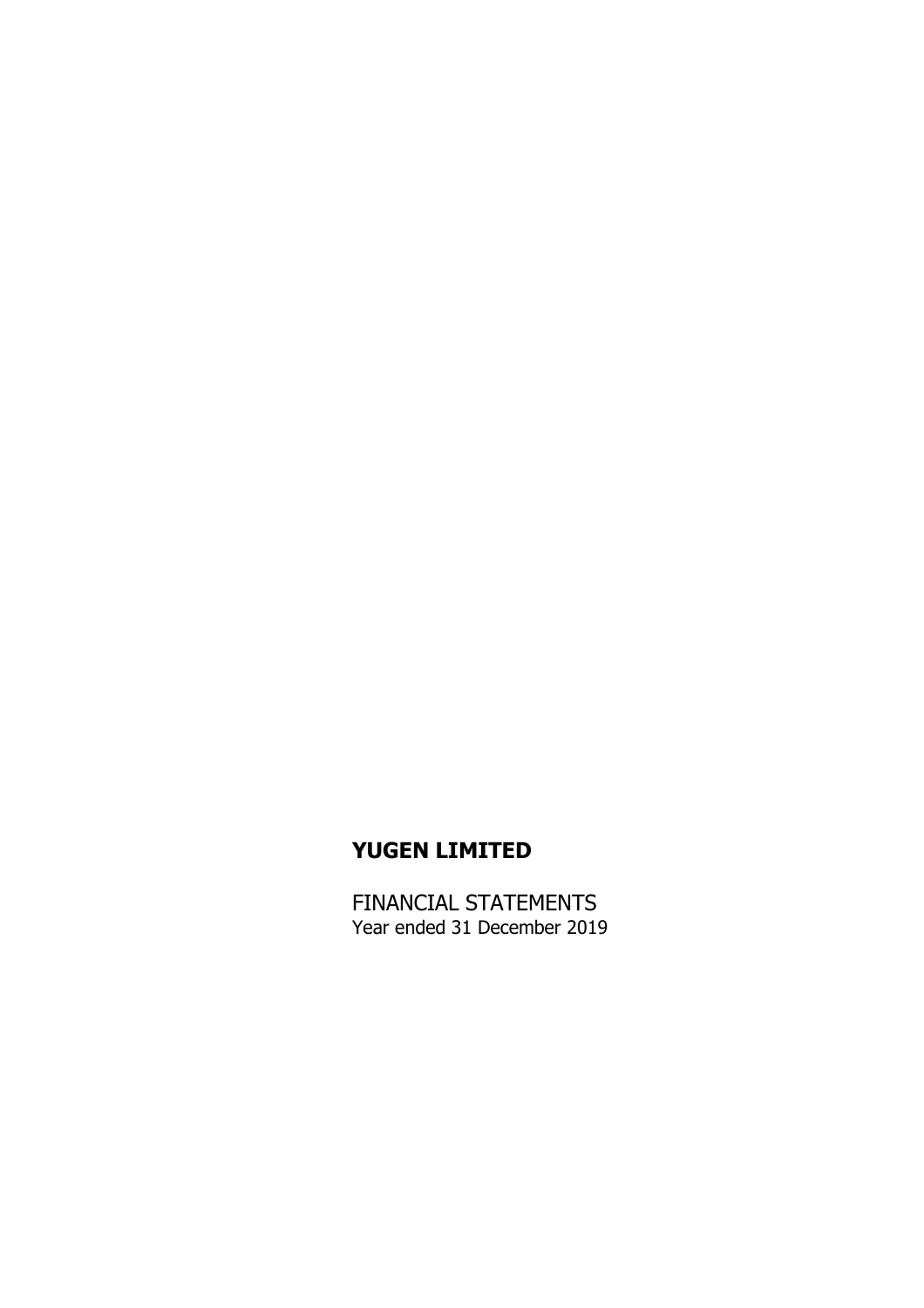# FINANCIAL STATEMENTS Year ended 31 December 2019

# CONTENTS **PAGE**

| Board of Directors and other Corporate Information | 1         |
|----------------------------------------------------|-----------|
| Management Report                                  | $2 - 3$   |
| Independent Auditor's Report                       | $4 - 6$   |
| Statement of Comprehensive Income                  | 7         |
| Statement of Financial Position                    | 8         |
| Statement of Changes in Equity                     | 9         |
| Cash Flow Statement                                | 10        |
| Notes to the Financial Statements                  | $11 - 25$ |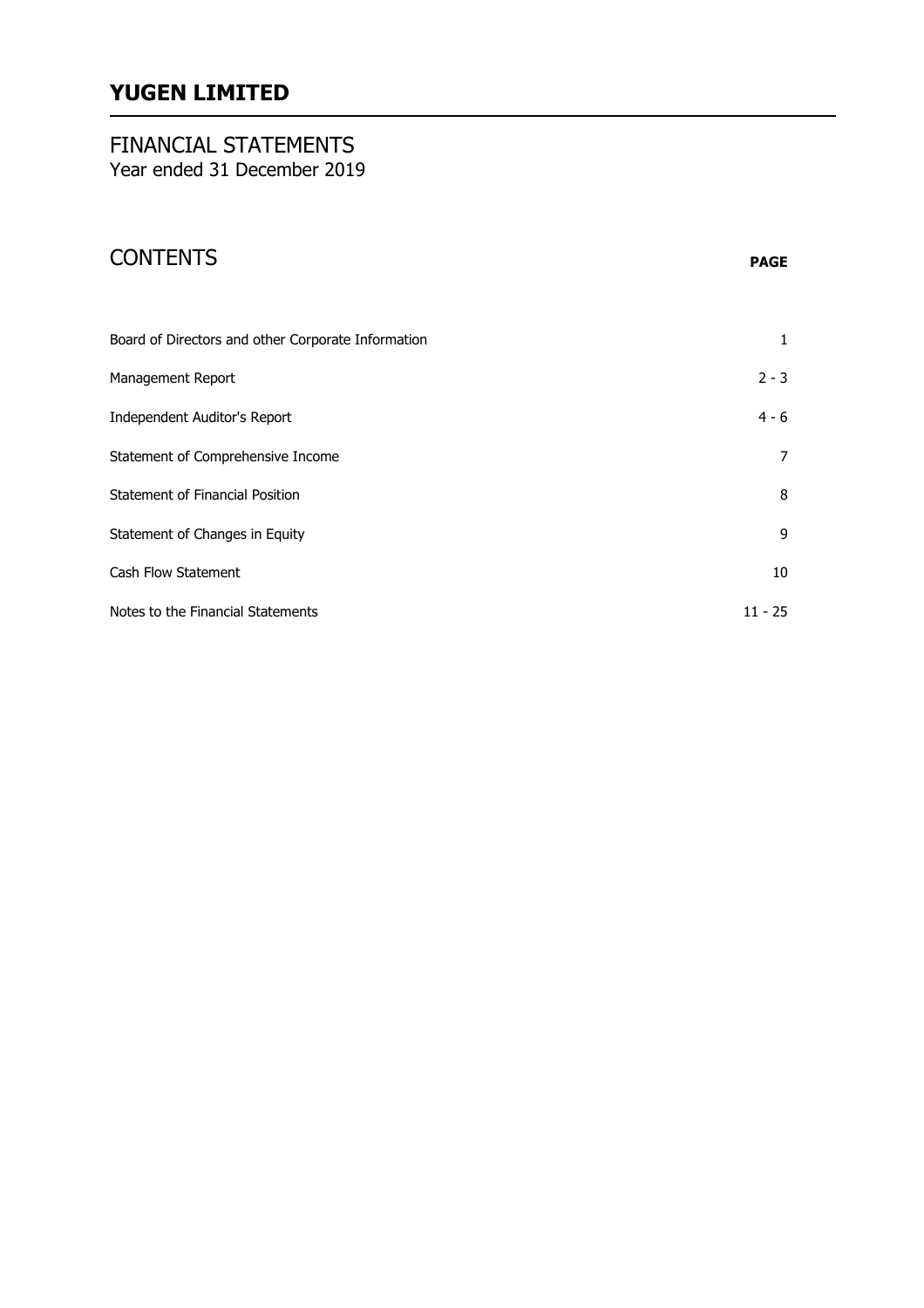# BOARD OF DIRECTORS AND OTHER CORPORATE INFORMATION

| <b>Board of Directors</b>   | Constantinos Karachalios (Resigned 4/10/2019)<br>Robertos Karahannas (Resigned 4/10/2019)<br>Marios Lytras<br>Theodora Papadimitriou<br>Christos Tziolas<br>Georgiou Georgios (Appointed 4/10/2019)<br>Agathou Maria (Appointed 4/10/2019) |
|-----------------------------|--------------------------------------------------------------------------------------------------------------------------------------------------------------------------------------------------------------------------------------------|
| <b>Company Secretary</b>    | <b>POL Secretarial Limited</b><br>Metochiou, 37<br>Agios Andreas, 1101, Nicosia, Cyprus                                                                                                                                                    |
| <b>Independent Auditors</b> | Ernst & Young Cyprus Limited<br>Certified Public Accountants and Registered Auditors<br>Jean Nouvel Tower<br>6 Stasinou Avenue<br>PO Box 21656<br>1511 Nicosia, Cyprus                                                                     |
| <b>Registered office</b>    | Metochiou, 37<br>Agios Andreas, 1101, Nicosia, Cyprus                                                                                                                                                                                      |

**Registration number** HE378891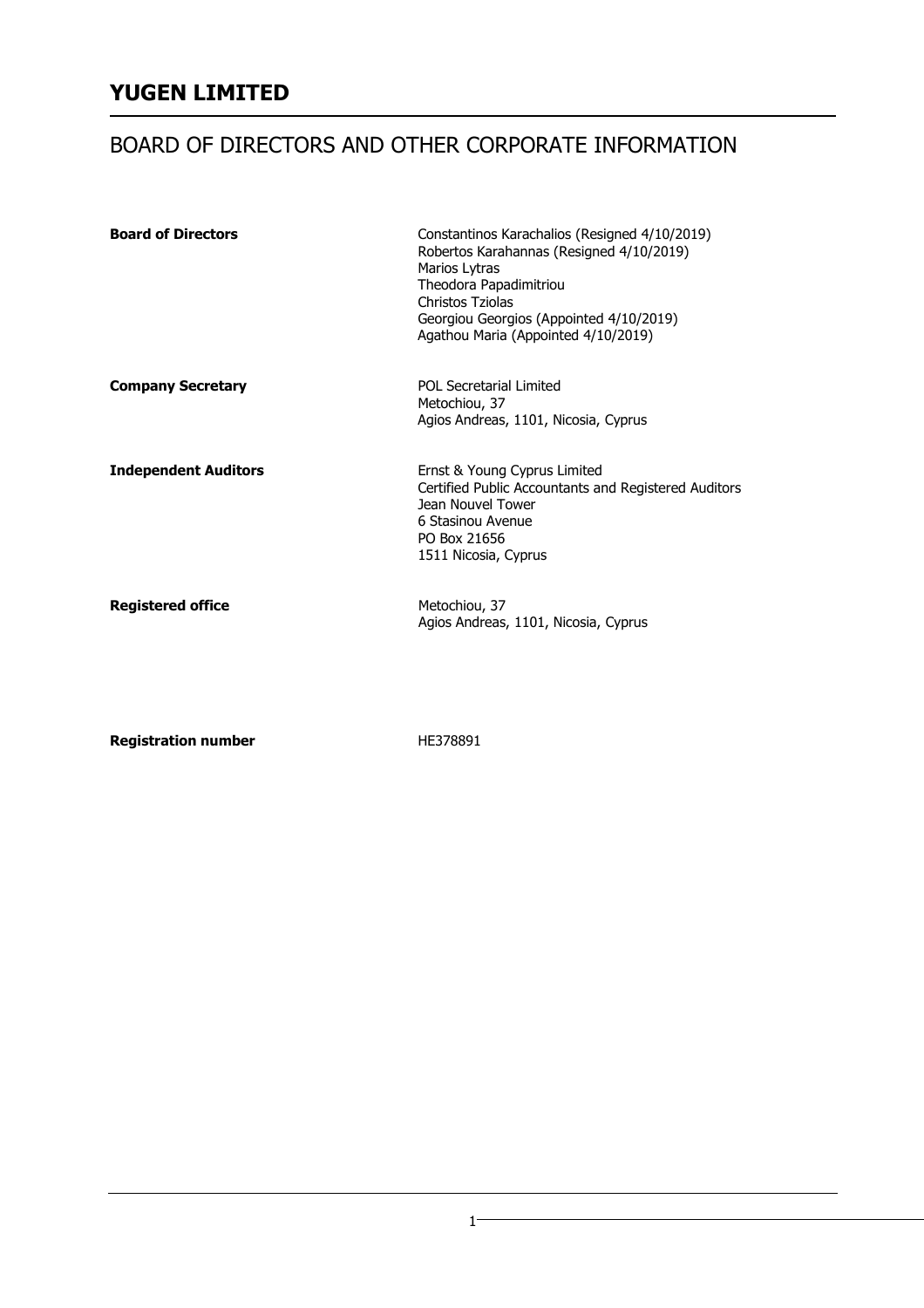# MANAGEMENT REPORT

The Board of Directors of Yugen Limited (the ''Company'') presents to the members its Management Report and audited financial statements of the Company for the year ended 31 December 2019.

#### **Principal activities and nature of operations of the Company**

The principal activities of the Company, which are unchanged from last year, are the management and operation of its fuel terminal at the Vassiliko area, that is currently under construction for the provision of storage and handling services to Fuel Marketing Entities.

#### **Review of current position, future developments and performance of the Company's business**

The Company's development to date, financial results and position as presented in the financial statements are considered satisfactory as this is the second year of operations and the fuel terminal is currently under construction.

#### **Principal risks and uncertainties**

The principal risks and uncertainties faced by the Company are disclosed in notes 6 and 7 of the financial statements.

#### **Results**

The Company's results for the year are set out on page 7. The net loss for the year attributable to the shareholders of the Company amounted to €247.718 (2018: €11.754). On 31 December 2019 the total assets of the Company were €29.486.537 (2018: €1.128.916) and the net assets of the Company were €24.241.528 (2018: €10.754).

#### **Dividends**

The Company did not have any distributable profits as at 31 December 2019, thus the Board of Directors cannot recommend the payment of a dividend.

#### **Share capital**

### **Authorised capital**

On incorporation date the Company's authorised share capital was fixed under its Memorandum of Association at 1.000 ordinary shares at nominal value €1 each. On 18 January 2019, the Company increased the authorised share capital from 1.000 to 10.000 ordinary shares of nominal value of €1 each. On 8 May 2019, the Company further increased the authorised share capital to 100.000 ordinary shares of nominal value of €1 each.

#### **Issued capital**

During 2019, the Company's issued share capital increased from 1.000 to 50.000 ordinary shares by issuing 49.000 additional ordinary shares of nominal value of €1 each at a premium of €499 per share as follows:

- On 18 January 2019 by issuing 8.000 additional ordinary shares
- On 8 May 2019 by issuing 3.600 additional ordinary shares
- On 30 May 2019 by issuing 8.000 additional ordinary shares
- On 5 September 2019 by issuing 11.400 additional ordinary shares
- On 4 December 2019 by issuing 18.000 additional ordinary shares

During 2020, the Company's issued share capital increased from 50.000 to 64.000 ordinary shares by issuing 14.000 additional ordinary shares of nominal value of €1 each at a premium of €499 per share.

#### **Board of Directors**

The members of the Company's Board of Directors as at 31 December 2019 and at the date of this report are presented on page 1. During 2019, Karahannas Robertos and Karachalios Konstantinos resigned from the Board of Directors and Georgiou Georgios and Agathou Maria were appointed in their place.

In accordance with the Company's Articles of Association all Directors presently members of the Board continue in office.

There were no significant changes in the assignment of responsibilities and remuneration of the Board of Directors.

#### **Events after the reporting period**

Any significant events that occurred after the end of the reporting period are described in note 21 to the financial statements.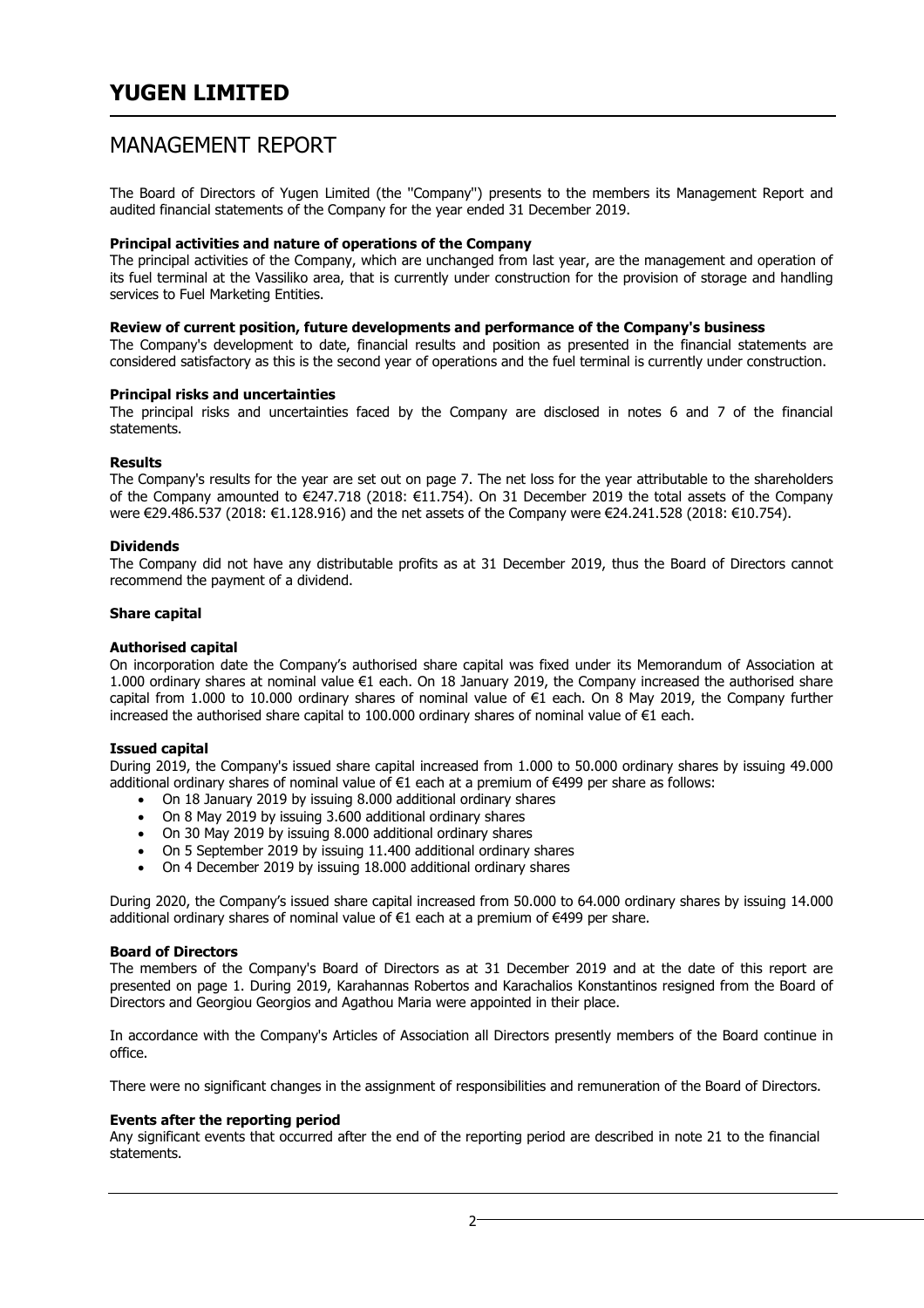# MANAGEMENT REPORT

## **Independent Auditors**

The independent auditors, Ernst & Young Cyprus Limited, have expressed their willingness to continue in office and a resolution giving authority to the Board of Directors to fix their remuneration will be proposed at the Annual General Meeting.

By order of the Board of Directors,

Marios Lytras Director

Nicosia, ................... 2020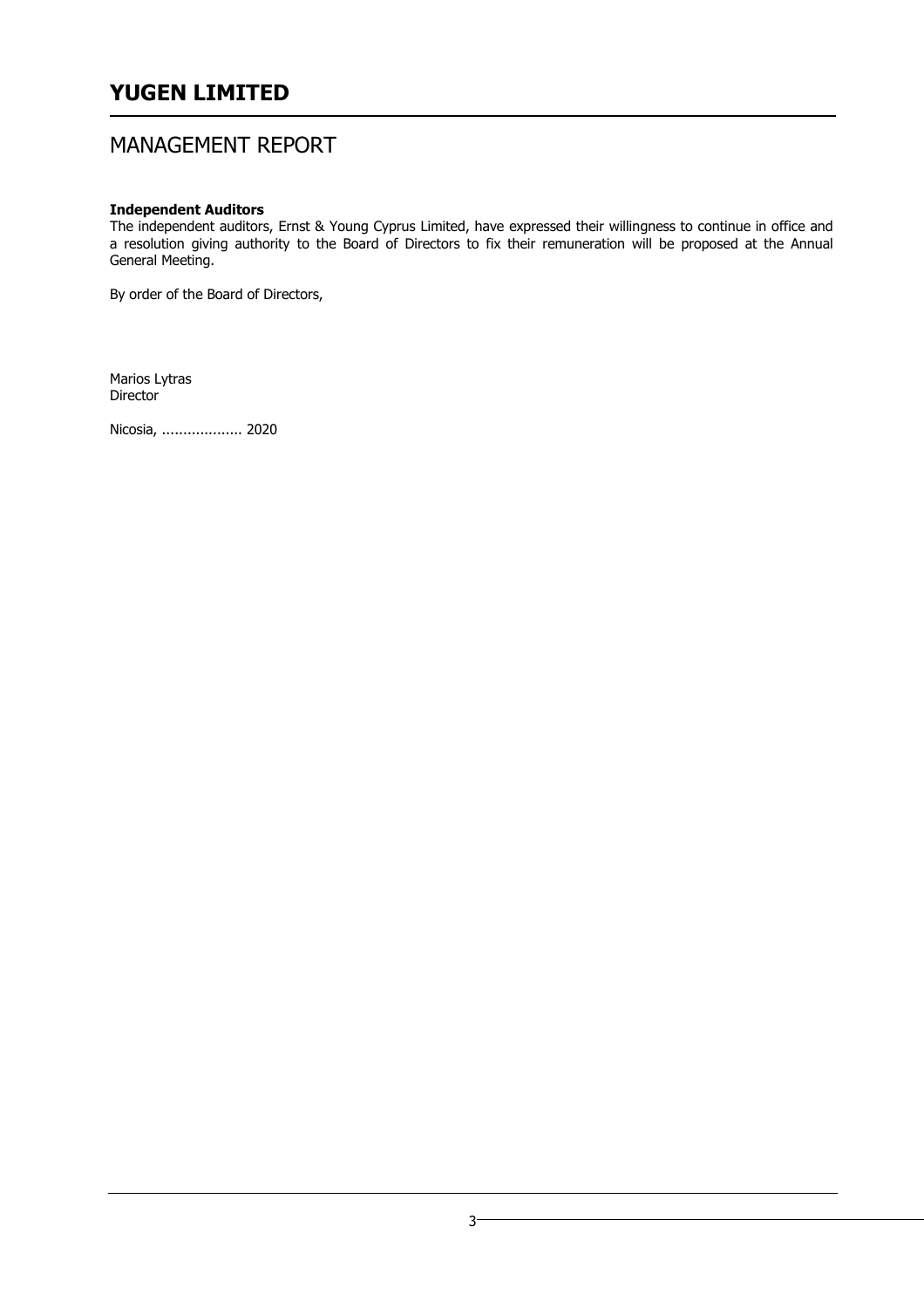# **Independent Auditor's Report**

## **To the Members of Yugen Limited**

## **Report on the Audit of the Financial Statements**

#### **Opinion**

We have audited the accompanying financial statements of Yugen Limited (the ''Company''), which comprise the statement of financial position as at 31 December 2019, and the statement of comprehensive income, statement of changes in equity and cash flow statement for the year then ended, and notes to the financial statements, including a summary of significant accounting policies.

In our opinion, the accompanying financial statements give a true and fair view of the financial position of the Company as at 31 December 2019, and of its financial performance and its cash flows for the year then ended in accordance with International Financial Reporting Standards (IFRSs) as adopted by the European Union and the requirements of the Cyprus Companies Law, Cap. 113.

#### **Basis for Opinion**

We conducted our audit in accordance with International Standards on Auditing (ISAs). Our responsibilities under those standards are further described in the ''Auditor's Responsibilities for the Audit of the Financial Statements'' section of our report. We are independent of the Company in accordance with the International Ethics Standards Board for Accountants' International Code of Ethics for Professional Accountants (including International Independence Standards) (IESBA Code) together with the ethical requirements that are relevant to our audit of the financial statements in Cyprus, and we have fulfilled our other ethical responsibilities in accordance with these requirements and the IESBA Code. We believe that the audit evidence we have obtained is sufficient and appropriate to provide a basis for our opinion.

#### **Other information**

The Board of Directors is responsible for the other information. The other information comprises the information included in the Management Report, but does not include the financial statements and our auditor's report thereon.

Our opinion on the financial statements does not cover the other information and we do not express any form of assurance conclusion thereon.

In connection with our audit of the financial statements, our responsibility is to read the other information and, in doing so, consider whether the other information is materially inconsistent with the financial statements or our knowledge obtained in the audit or otherwise appears to be materially misstated. If, based on the work we have performed, we conclude that there is a material misstatement of this other information, we are required to report that fact. We have nothing to report in this regard.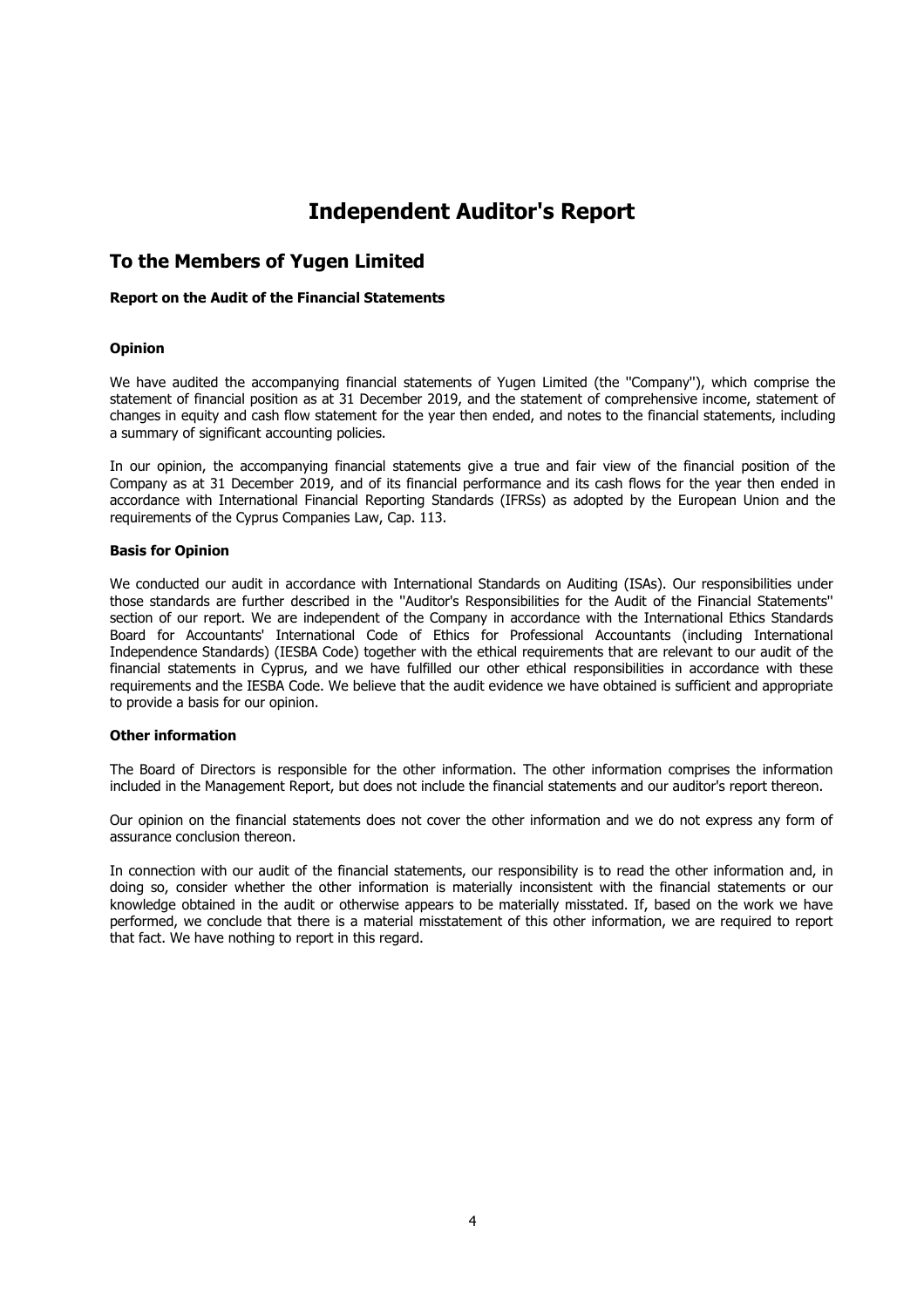#### **Responsibilities of the Board of Directors for the Financial Statements**

The Board of Directors is responsible for the preparation of financial statements that give a true and fair view in accordance with International Financial Reporting Standards as adopted by the European Union and the requirements of the Cyprus Companies Law, Cap. 113, and for such internal control as the Board of Directors determines is necessary to enable the preparation of financial statements that are free from material misstatement, whether due to fraud or error.

In preparing the financial statements, the Board of Directors is responsible for assessing the Company's ability to continue as a going concern, disclosing, as applicable, matters related to going concern and using the going concern basis of accounting unless the Board of Directors either intends to liquidate the Company or to cease operations, or has no realistic alternative but to do so.

The Board of Directors is responsible for overseeing the Company's financial reporting process.

#### **Auditor's Responsibilities for the Audit of the Financial Statements**

Our objectives are to obtain reasonable assurance about whether the financial statements as a whole are free from material misstatement, whether due to fraud or error, and to issue an auditor's report that includes our opinion. Reasonable assurance is a high level of assurance, but is not a guarantee that an audit conducted in accordance with ISAs will always detect a material misstatement when it exists. Misstatements can arise from fraud or error and are considered material if, individually or in the aggregate, they could reasonably be expected to influence the economic decisions of users taken on the basis of these financial statements.

As part of an audit in accordance with ISAs, we exercise professional judgment and maintain professional scepticism throughout the audit. We also:

- Identify and assess the risks of material misstatement of the financial statements, whether due to fraud or error, design and perform audit procedures responsive to those risks, and obtain audit evidence that is sufficient and appropriate to provide a basis for our opinion. The risk of not detecting a material misstatement resulting from fraud is higher than for one resulting from error, as fraud may involve collusion, forgery, intentional omissions, misrepresentations, or the override of internal control.
- Obtain an understanding of internal control relevant to the audit in order to design audit procedures that are appropriate in the circumstances, but not for the purpose of expressing an opinion on the effectiveness of the Company's internal control.
- Evaluate the appropriateness of accounting policies used and the reasonableness of accounting estimates and related disclosures made by the Board of Directors.
- Conclude on the appropriateness of the Board of Directors' use of the going concern basis of accounting and, based on the audit evidence obtained, whether a material uncertainty exists related to events or conditions that may cast significant doubt on the Company's ability to continue as a going concern. If we conclude that a material uncertainty exists, we are required to draw attention in our auditor's report to the related disclosures in the financial statements or, if such disclosures are inadequate, to modify our opinion. Our conclusions are based on the audit evidence obtained up to the date of our auditor's report. However, future events or conditions may cause the Company to cease to continue as a going concern.
- Evaluate the overall presentation, structure and content of the financial statements, including the disclosures, and whether the financial statements represent the underlying transactions and events in a manner that achieves a true and fair view.

We communicate with the Board of Directors regarding, among other matters, the planned scope and timing of the audit and significant audit findings, including any significant deficiencies in internal control that we identify during our audit.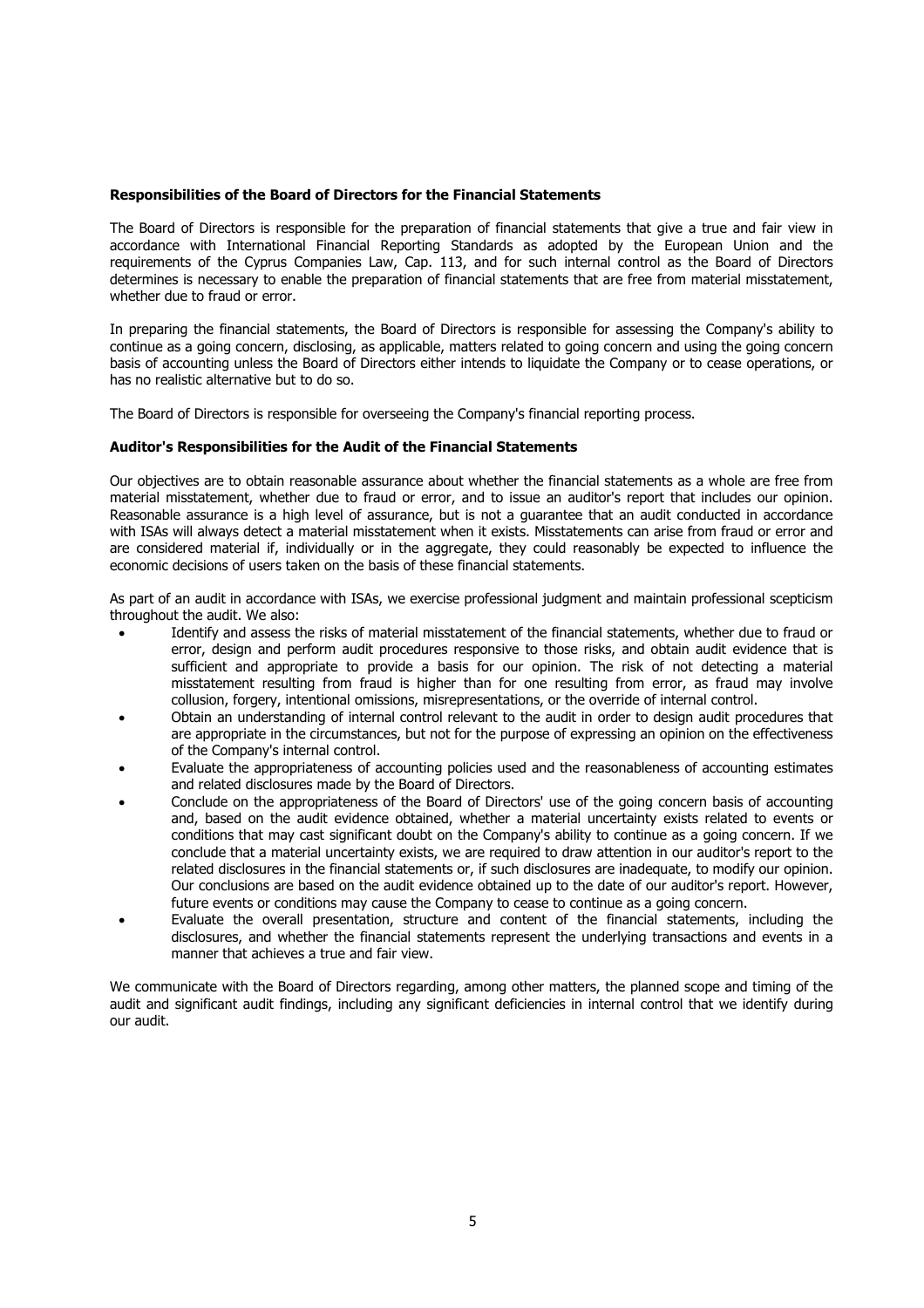### **Report on Other Legal Requirements**

Pursuant to the additional requirements of the Auditors Law of 2017, we report the following:

- In our opinion, the Management Report has been prepared in accordance with the requirements of the Cyprus Companies Law, Cap 113, and the information given is consistent with the financial statements.
- In our opinion, and in the light of the knowledge and understanding of the Company and its environment obtained in the course of the audit, we have not identified material misstatements in the Management Report.

#### **Other Matter**

This report, including the opinion, has been prepared for and only for the Company's members as a body in accordance with Section 69 of the Auditors Law of 2017 and for no other purpose. We do not, in giving this opinion, accept or assume responsibility for any other purpose or to any other person to whose knowledge this report may come to.

Gabriel Onisiforou Certified Public Accountant and Registered Auditor for and on behalf of

#### **Ernst & Young Cyprus Limited Certified Public Accountants and Registered Auditors**

Nicosia, ................... 2020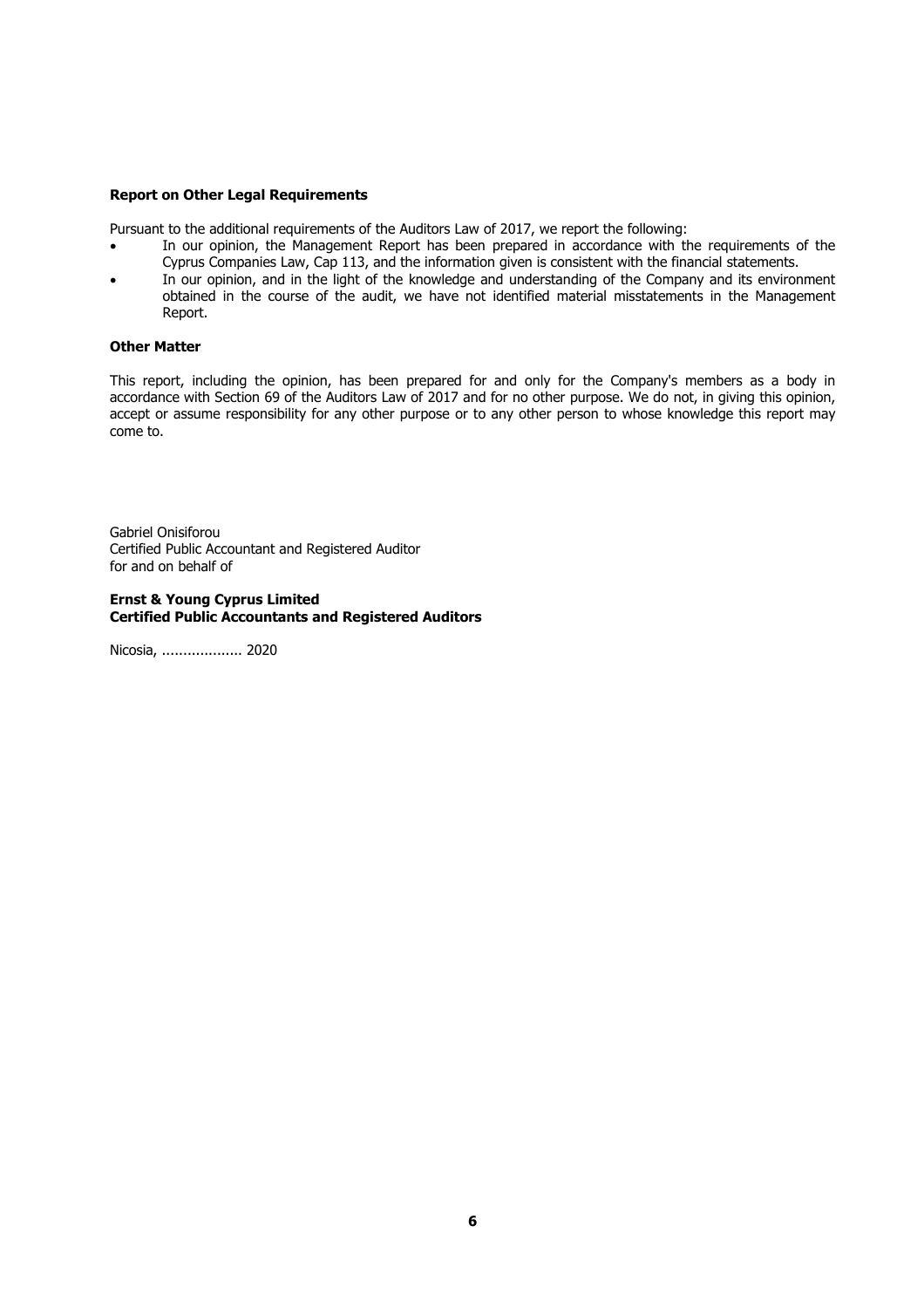# STATEMENT OF COMPREHENSIVE INCOME Year ended 31 December 2019

|                                         | <b>Note</b> | 2019<br>€          | 2018<br>€ |
|-----------------------------------------|-------------|--------------------|-----------|
| Administration expenses                 | 8           | <u>(144.057)</u>   | (11.754)  |
| <b>Operating loss</b>                   |             | (144.057)          | (11.754)  |
| Finance income<br>Finance costs         | 9<br>9      | 1.054<br>(104.715) |           |
| Loss before tax                         |             | (247.718)          | (11.754)  |
| Tax                                     | 10          |                    |           |
| Net loss for the year                   |             | (247.718)          | (11.754)  |
| Other comprehensive income              |             |                    |           |
| Total comprehensive income for the year |             | (247.718)          | (11.754)  |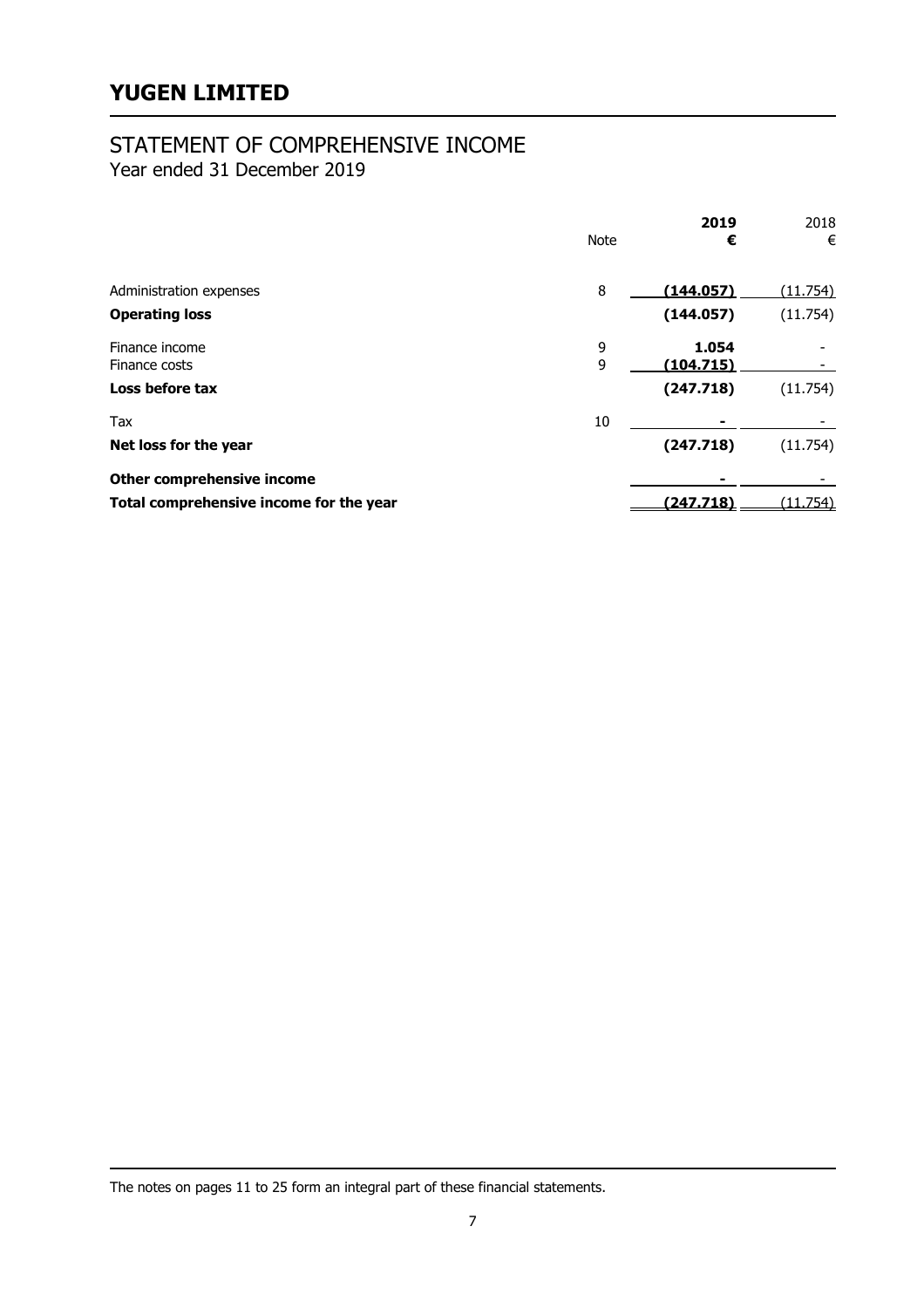## STATEMENT OF FINANCIAL POSITION 31 December 2019

|                                                                                 | <b>Note</b> | 2019<br>€               | 2018<br>€ |
|---------------------------------------------------------------------------------|-------------|-------------------------|-----------|
| <b>ASSETS</b>                                                                   |             |                         |           |
| <b>Non-current assets</b>                                                       |             |                         |           |
| Property, plant and equipment -assets under construction<br>Right-of-use assets | 11<br>12    | 24.316.991<br>1.572.785 | 1.024.800 |
|                                                                                 |             | 25.889.776              | 1.024.800 |
| <b>Current assets</b>                                                           |             |                         |           |
| <b>Other Receivables</b>                                                        | 13          | 1.552                   | 103.116   |
| Receivables from related parties                                                | 18          |                         | 1.000     |
| Cash at bank                                                                    | 14          | 3.595.209               |           |
|                                                                                 |             | 3.596.761               | 104.116   |
| <b>Total assets</b>                                                             |             | 29.486.537              | 1.128.916 |
| <b>EQUITY AND LIABILITIES</b>                                                   |             |                         |           |
| <b>Equity</b>                                                                   |             |                         |           |
| Share capital                                                                   | 15          | 50.000                  | 1.000     |
| Share premium                                                                   | 15          | 24.451.000              |           |
| <b>Accumulated losses</b>                                                       |             | (259.472)               | (11.754)  |
| <b>Total equity</b>                                                             |             | <u>24.241.528</u>       | (10.754)  |
| <b>Non-current liabilities</b>                                                  |             |                         |           |
| Lease liabilities                                                               | 16          | 1.307.497               |           |
|                                                                                 |             | 1.307.497               |           |
| <b>Current liabilities</b>                                                      |             |                         |           |
| Other payables                                                                  | 17          | 3.714.873               | 2.380     |
| Payables to related companies                                                   | 18          | 26.700                  | 1.137.290 |
| Lease liabilities                                                               | 16          | 195.939                 |           |
|                                                                                 |             | 3.937.512               | 1.139.670 |
| <b>Total liabilities</b>                                                        |             | 5.245.009               | 1.139.670 |
| <b>Total equity and liabilities</b>                                             |             | 29.486.537              | 1.128.916 |

On ................... 2020 the Board of Directors of Yugen Limited authorised these financial statements for issue.

Georgiou Georgios (Appointed 4/10/2019)<br>Director Director Director

.................................... .................................... Marios Lytras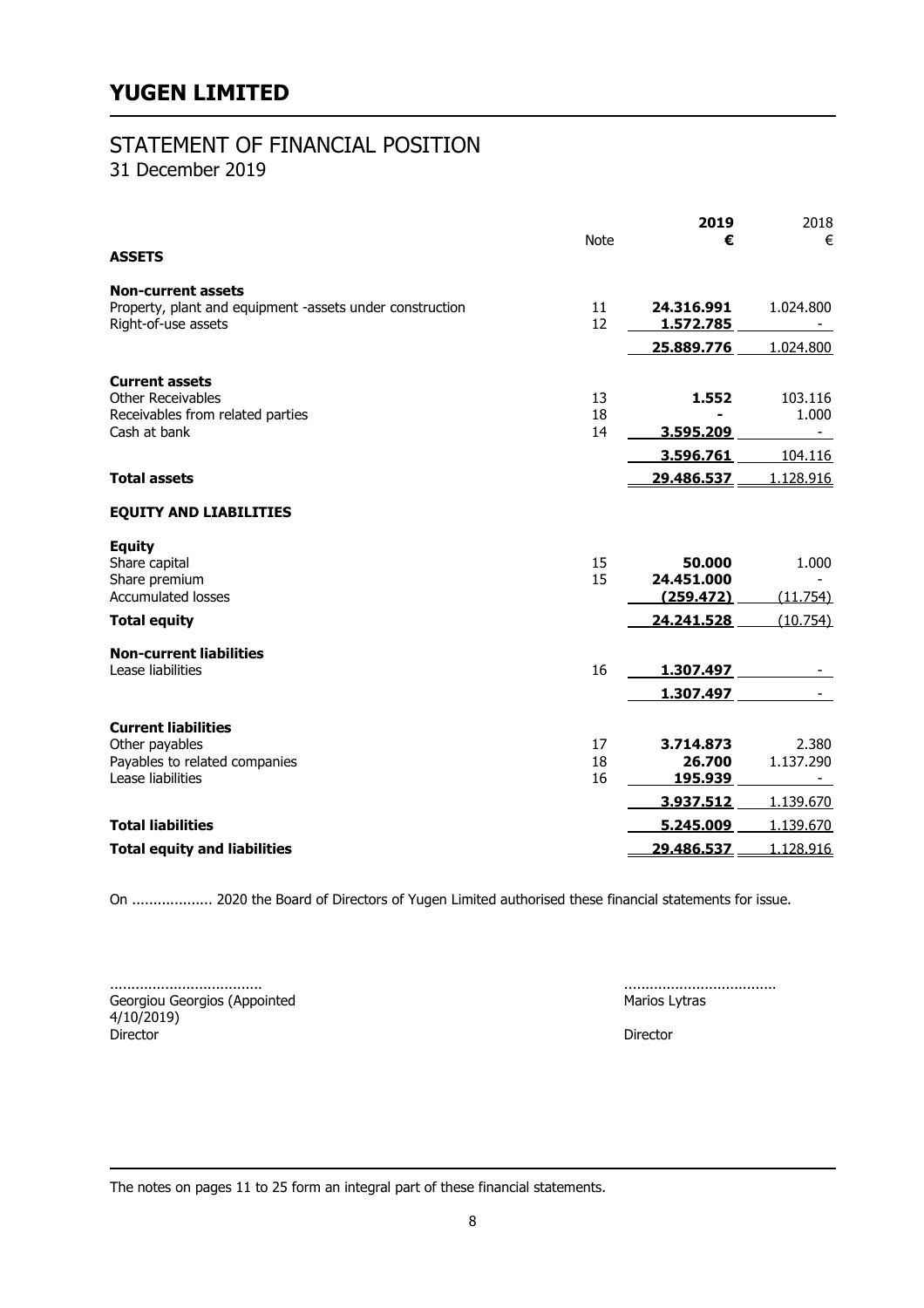## STATEMENT OF CHANGES IN EQUITY Year ended 31 December 2019

|                                                      |             | <b>Share</b><br>capital | <b>Share</b><br>premium | <b>Accumulated</b><br>losses | <b>Total</b> |
|------------------------------------------------------|-------------|-------------------------|-------------------------|------------------------------|--------------|
|                                                      | <b>Note</b> | €                       | €                       | €                            | €            |
| <b>Comprehensive income</b><br>Net loss for the year |             |                         |                         | (11.754)                     | (11.754)     |
| Issue of share capital                               | 15          | 1.000                   |                         |                              | 1.000        |
| Balance at 31 December 2018/1                        |             |                         |                         |                              |              |
| January 2019                                         |             | 1.000                   |                         | (11.754)                     | (10.754)     |
| Net loss for the year                                |             |                         |                         | (247.718)                    | (247.718)    |
| Issue of share capital                               | 15          | 49.000                  | 24.451.000              |                              | 24.500.000   |
| <b>Balance at 31 December 2019</b>                   |             | 50,000                  | 24.451.000              | (259.472)                    | 24.241.528   |

Share premium is not available for distribution.

Companies which do not distribute 70% of their profits after tax, as defined by the relevant tax law, within two years after the end of the relevant tax year, will be deemed to have distributed as dividends 70% of these profits. Special contribution for defence at 17% will be payable on such deemed dividends to the extent that the ultimate shareholders are both Cyprus tax resident and Cyprus domiciled. The amount of deemed distribution is reduced by any actual dividends paid out of the profits of the relevant year at any time. This special contribution for defence is payable by the Company for the account of the shareholders.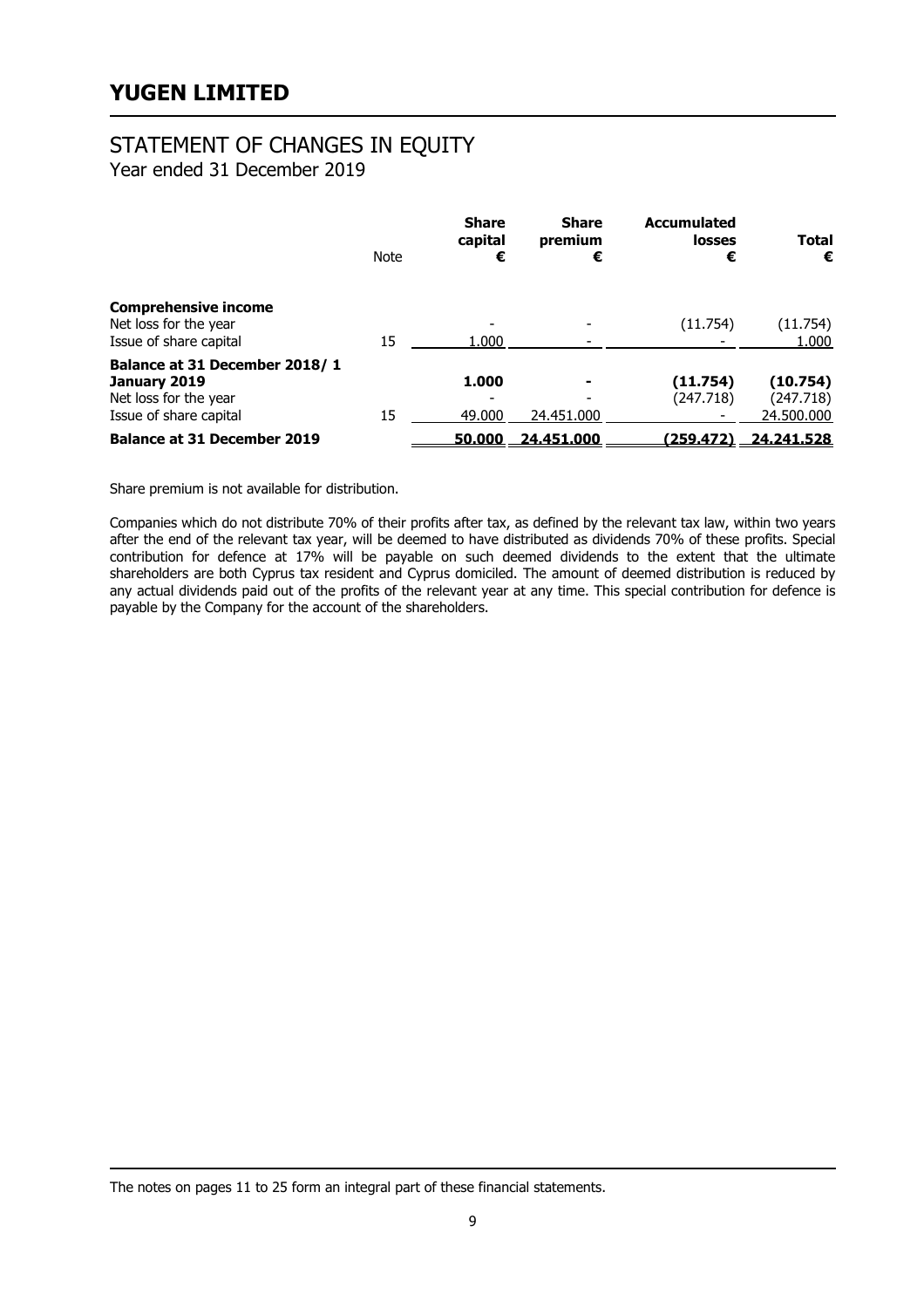# CASH FLOW STATEMENT

Year ended 31 December 2019

| <b>Note</b><br>€                                                            | €        |
|-----------------------------------------------------------------------------|----------|
|                                                                             |          |
| <b>CASH FLOWS FROM OPERATING ACTIVITIES</b>                                 |          |
| Loss before tax<br>(247.718)                                                | (11.754) |
| Adjustments for:                                                            |          |
| Depreciation of Right of use assets<br>12<br>49.150                         |          |
| Unrealised exchange profit<br>9<br>(1.054)                                  |          |
| 9<br>Interest expense - lease liability<br>97.107                           |          |
| (102.515)                                                                   | (11.754) |
| <b>Changes in working capital:</b>                                          |          |
| Increase in other receivables<br>(1.552)                                    |          |
| Decrease in receivables from related parties<br>1.000                       |          |
| 3.712.493<br>Increase in other payables                                     | 2.380    |
| (Decrease)/increase in payables to related companies<br>(1.110.590)         | 9.374    |
| Cash generated from operations<br>2.498.836                                 |          |
| <b>CASH FLOWS FROM INVESTING ACTIVITIES</b>                                 |          |
| (23.292.191)<br>Payment for purchase of property, plant and equipment<br>11 |          |
| (23.292.191)<br>Net cash used in investing activities                       |          |
| <b>CASH FLOWS FROM FINANCING ACTIVITIES</b>                                 |          |
| 24.500.000<br>Proceeds from issue of share capital                          |          |
| (112.490)<br>Repayments of Lease liabilities                                |          |
| Unrealised exchange profit<br>1.054                                         |          |
| 24.388.564<br>Net cash generated from financing activities                  |          |
| 3.595.209<br>Net increase in cash and cash equivalents                      |          |
| Cash and cash equivalents at beginning of the year                          |          |
| 3.595.209<br>Cash and cash equivalents at end of the year<br>14             |          |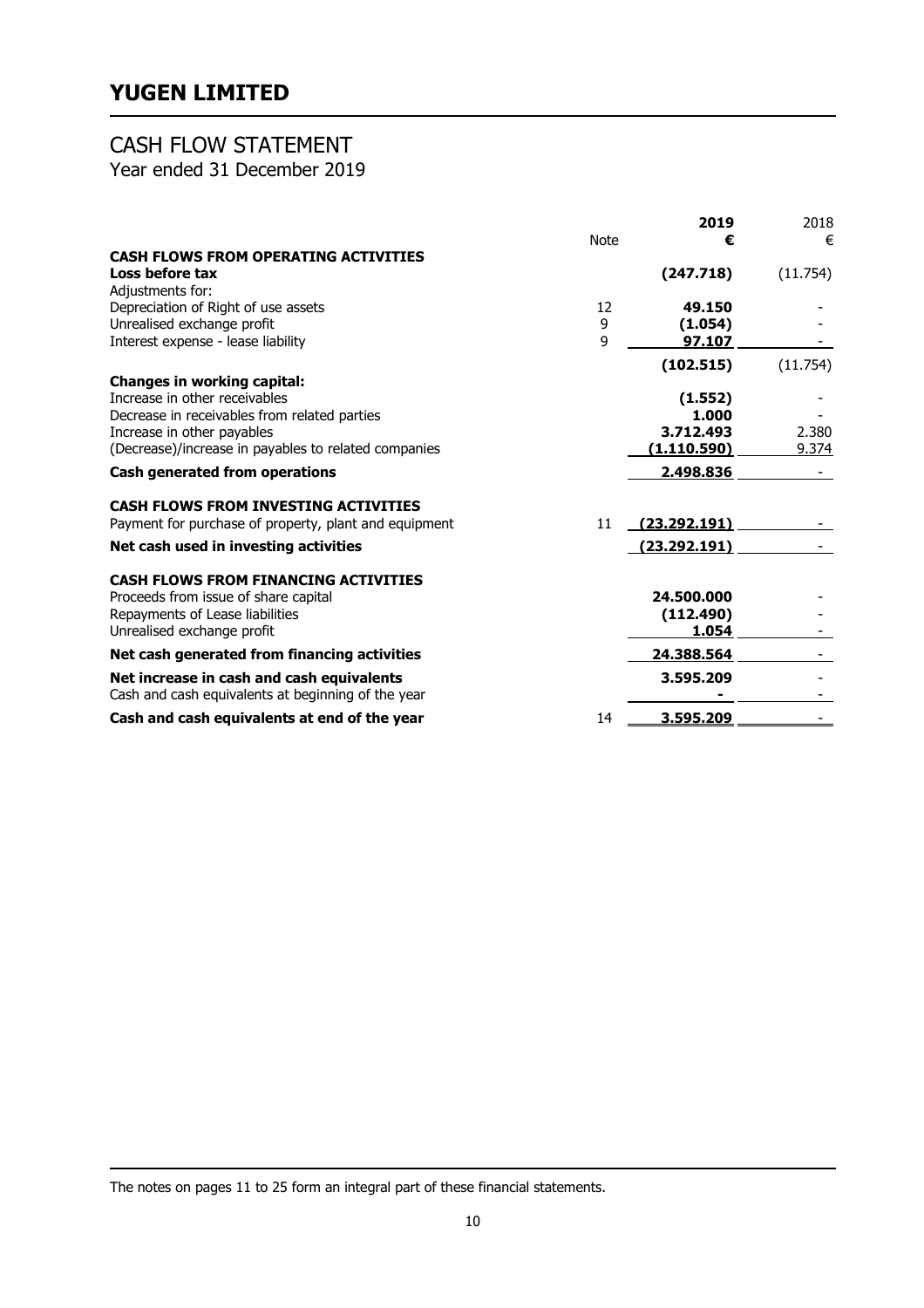## **1. Corporate information**

## **Country of incorporation**

The Company Yugen Limited (the ''Company'') was incorporated in Cyprus on 18 January 2018 as a private limited liability company under the provisions of the Cyprus Companies Law, Cap. 113. Its registered office is at Metochiou, 37, Agios Andreas, 1101, Nicosia, Cyprus.

## **Principal activities**

The principal activities of the Company, which are unchanged from last year, are the management and operation of its fuel terminal at the Vassiliko area, that is currently under construction for the provision of storage and handling services to Fuel Marketing Entities.

## Operating Environment

On 11 March 2020, the World Health Organization declared the Coronavirus COVID-19 outbreak to be a pandemic in recognition of its rapid spread across the globe. Many governments are taking increasingly stringent steps to help contain, and in many jurisdictions, now delay, the spread of the virus, including: requiring self-isolation/ quarantine by those potentially affected, implementing social distancing measures, and controlling or closing borders and "locking-down" cities/regions or even entire countries. These measures have slowed down the economies both in Cyprus but globally as well with the potential of having wider impacts on the respective economies as the measures persist for a greater period of time – more information on post balance sheet event note 21.

## **2. Basis of preparation**

The financial statements have been prepared in accordance with International Financial Reporting Standards (IFRSs) as adopted by the European Union (EU) and the requirements of the Cyprus Companies Law, Cap.113. The financial statements have been prepared under the historical cost convention.

The preparation of financial statements in conformity with IFRS requires the use of certain critical accounting estimates and requires management to exercise its judgment in the process of applying the Company's accounting policies. The areas involving a higher degree of judgment or complexity, or areas where assumptions and estimates are significant to the financial statements are disclosed in Note 7.

## **3. Adoption of new or revised standards and interpretations**

During the current year the Company adopted all the new and revised International Financial Reporting Standards (IFRS) that are relevant to its operations and are effective for accounting periods beginning on 1 January 2019. This adoption did not have a material effect on the accounting policies of the Company except for the adoption of IFRS 16 which is analysed below.

The accounting principles and calculations used in the preparation of the Company's financial statements are consistent with those applied in the preparation of the Company's financial statements for the year ended 31 December 2018 and have been consistently applied in all periods presented in this report except for the following IFRS which have been adopted by the Company as of 1 January 2019. The Company applied for the first time, IFRS 16 (Leases) and disclosed below, as required by IAS8, the nature and effect of these changes. Several other amendments and interpretations were applied for the first time in 2019 but do not have a significant impact on the financial statements of the Company for the year ended 31 December 2019.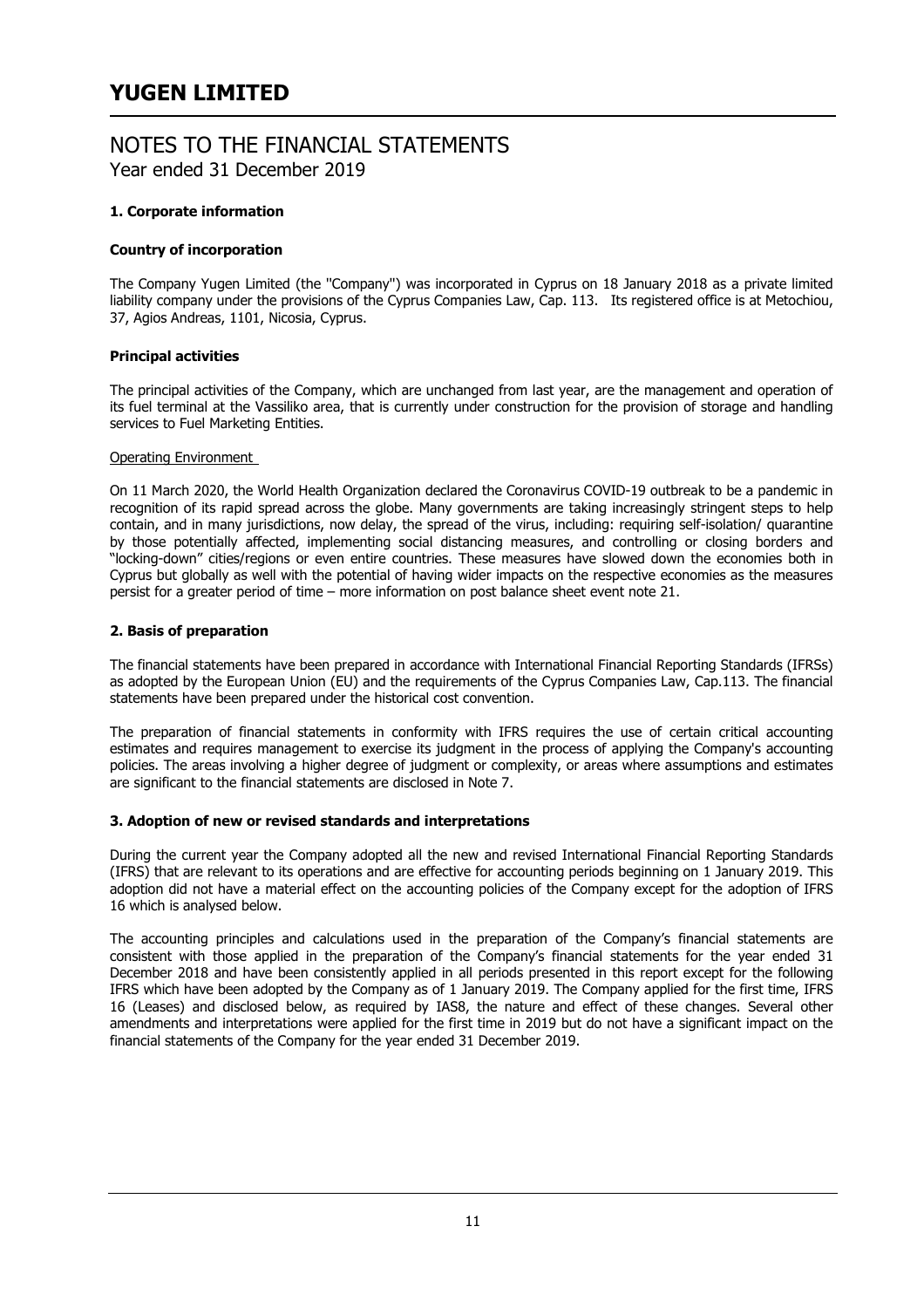## **3. Adoption of new or revised standards and interpretations (continued)**

## **IFRS 16 ''Leases''**

IFRS 16 supersedes IAS 17 Leases, IFRIC 4 Determining whether an Arrangement contains a Lease, SIC 15 Operating Leases Incentives and SIC 27 Evaluating the Substance of Transactions Involving the Legal Form of a Lease. The standard sets out the principles for the recognition, measurement, presentation and disclosure of leases and requires lessees to account for all leases under a single on balance sheet model.

The Company adopted IFRS 16 using the modified retrospective method of adoption with the date of initial application of 1 January 2019. Under this method, the standard is applied retrospectively with the cumulative effect of initially applying the standard recognized at the date of initial application. The comparative figures have not been restated. The Company applied the practical expedient to grandfather the definition of a lease on transition. This means that it applied IFRS 16 to all contracts entered into before 1 January 2019 that were identified as leases in accordance with IAS 17 and IFRIC 4. Furthermore, the Company elected to use the recognition exemptions proposed by the standard for lease contracts that, at the commencement date have a lease term of 12 months or less and do not contain a purchase option ('short term leases'), and lease contracts for which, the underlying asset is of low value ("low value assets"). Finally, the Company decided to apply a single discount rate to a portfolio of leases with reasonably similar characteristics (such as leases with similar remaining lease term for similar class of underlying assets in a similar economic environment).

The following table summarized the impact of adoption of the new standard each individual line item of statement of financial position. Line items that were not affected by the changes have not been included. As a result, the sub totals and totals disclosed cannot be recalculated from the numbers provided. The adjustments are explained in more detail by standard below.

## **(a) Impact on the statement of financial position**

|                               | Balance at 31<br>December 2018 as |                             |             |                                         |
|-------------------------------|-----------------------------------|-----------------------------|-------------|-----------------------------------------|
|                               | previously                        |                             |             | Effect of adoption 1 January 2019 under |
|                               |                                   | presented Reclassifications | of IFRS 16  | IFRS 16                                 |
|                               | €                                 | €                           |             | €                                       |
| Right-of-use assets (Note 12) |                                   | 103.116                     | 1.518.819   | 1.621.935                               |
| Prepayments (Note 13)         | 103.116                           | (103.116)                   |             |                                         |
| Lease liability (Note 16)     | $\overline{\phantom{0}}$          |                             | (1.518.819) | (1.518.819)                             |
| Retained earnings             | (11.754)                          |                             |             | (11.754)                                |

The lease liabilities as at 1 January 2019 are equal to the operating lease commitments as disclosed in prior year's financial statements as at 31 December 2018 of €1.518.819, as these were shown discounted in the financial statements for the year ended 31 December 2018.

## Nature of the effect of adoption of IFRS 16

The Company has one lease contract for the land at Vasiliko area for the construction of the Fuels Terminal. Before the adoption of IFRS 16, the Company classified each of its leases (as lessee) at the inception date as either a finance lease or an operating lease. A lease was classified as a finance lease if it transferred substantially all of the risks and rewards incidental to ownership of the leased asset to the Company; otherwise it was classified as an operating lease. Finance leases were capitalized at the commencement of the lease at the inception date fair value of the leased property or, if lower, at the present value of the minimum lease payments. Lease payments were apportioned between interest (recognized as finance costs) and reduction of the lease liability. In an operating lease, the leased property was not capitalized, and the lease payments were recognized as rent expense in profit or loss on a straight line basis over the lease term. The Company's lease contract for the land at Vasiliko was accounted for as an operating lease up to 31 December 2018.

The standard provides specific transition requirements and practical expedients, which have been applied by the Company.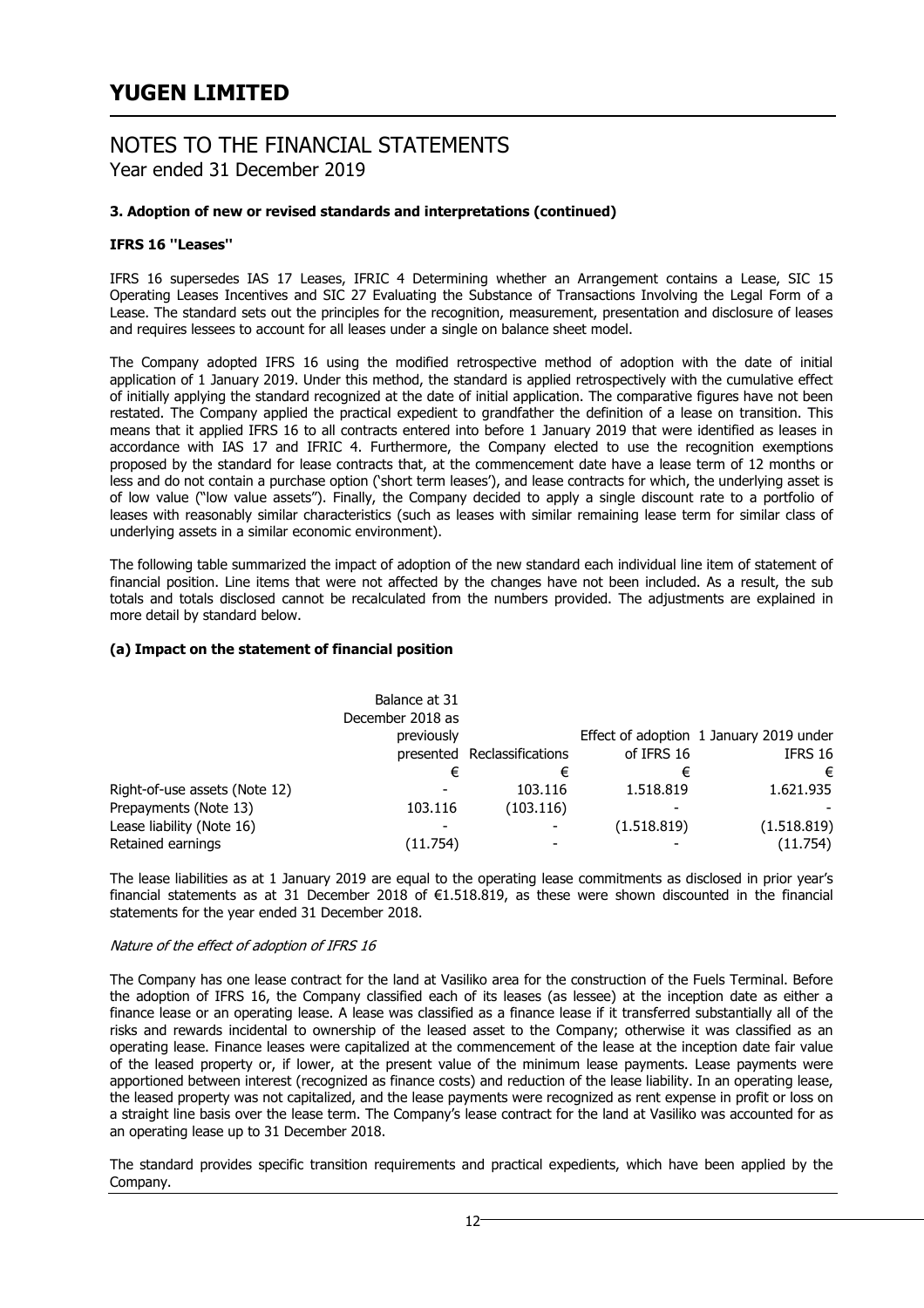## **3. Adoption of new or revised standards and interpretations (continued)**

-Leases previously accounted for as operating leases

The Company recognized right of use assets and lease liabilities for those leases previously classified as operating leases. The right of use assets were recognized as equal to the lease liability, adjusted by the amount of any prepaid lease payments relating to that lease recognized in the statement of financial position immediately before the date of initial application. Lease liabilities were recognized based on the present value of the remaining lease payments, discounted using the incremental borrowing rate at the date of initial application.

The Company also applied the available practical expedients whereby it:

-Relied on its assessment of whether leases are onerous immediately before the date of initial application

-Excluded the initial direct costs from the measurement of the right of use asset at the date of initial application

-Used hindsight in determining the lease term where the contract contains options to extend or terminate the lease

(b) Impact on the statement of comprehensive income for the year ended 31 December 2019

| Decrease in operating expenses                                                                           | (112.490)        |
|----------------------------------------------------------------------------------------------------------|------------------|
| Depreciation expense for right of use assets (Note 12)<br>Interest expense on lease liabilities (Note 9) | 49.150<br>97.107 |
| Total cost of leases in scope of IFRS 16                                                                 | 146.257          |
| Decrease in net income before tax                                                                        | 33.767           |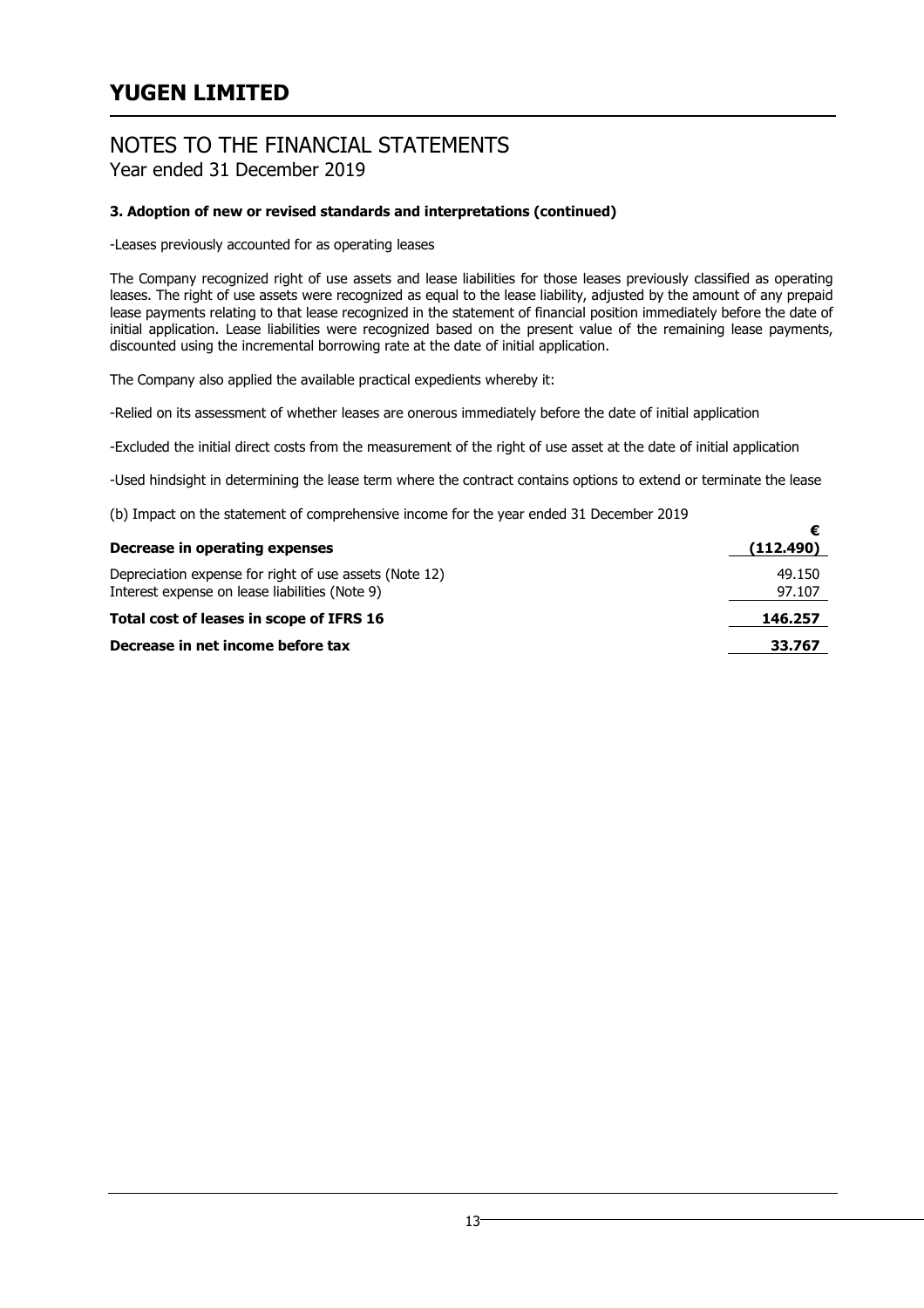# NOTES TO THE FINANCIAL STATEMENTS

Year ended 31 December 2019

## **4. Summary of significant accounting policies**

The principal accounting policies adopted in the preparation of these financial statements are set out below. These policies have been consistently applied to all years presented in these financial statements unless otherwise stated.

## **Foreign currency translation**

## **(1) Functional and presentation currency**

Items included in the Company's financial statements are measured using the currency of the primary economic environment in which the entity operates ('the functional currency'). The financial statements are presented in Euro (€), which is the Company's functional and presentation currency.

#### **(2) Transactions and balances**

Foreign currency transactions are translated into the functional currency using the exchange rates prevailing at the dates of the transactions. Foreign exchange gains and losses resulting from the settlement of such transactions and from the translation at year-end exchange rates of monetary assets and liabilities denominated in foreign currencies are recognised in profit or loss.

#### **Tax**

Income tax expense represents the sum of the tax currently payable and deferred tax.

Current tax liabilities and assets are measured at the amount expected to be paid to or recovered from the taxation authorities, using the tax rates and laws that have been enacted, or substantively enacted, by the reporting date.

Deferred tax is provided in full, using the liability method, on temporary differences arising between the tax bases of assets and liabilities and their carrying amounts in the financial statements. Currently enacted tax rates are used in the determination of deferred tax.

Deferred tax assets are recognised to the extent that it is probable that future taxable profit will be available against which the temporary differences can be utilised.

Deferred tax assets and liabilities are offset when there is a legally enforceable right to set off current tax assets against current tax liabilities and when the deferred taxes relate to the same fiscal authority.

## **Property, plant and equipment**

Property, plant and equipment are stated at historical cost less accumulated depreciation and any accumulated impairment losses.

Properties in the course of construction for production, rental or administrative purposes, or for purposes not yet determined, are carried at cost, less any recognised impairment loss. Cost includes professional fees and, for qualifying assets, borrowing costs capitalised in accordance with the Company's accounting policy. Depreciation of these assets, on the same basis as other property assets, commences when the assets are ready for their intended use.

The assets residual values and useful lives are reviewed, and adjusted if appropriate, at each reporting date.

Where the carrying amount of an asset is greater than its estimated recoverable amount, the asset is written down immediately to its recoverable amount.

Expenditure for repairs and maintenance of property, plant and equipment is charged to profit or loss of the year in which it is incurred. The cost of major renovations and other subsequent expenditure are included in the carrying amount of the asset when it is probable that future economic benefits in excess of the originally assessed standard of performance of the existing asset will flow to the Company. Major renovations are depreciated over the remaining useful life of the related asset.

An item of property, plant and equipment is derecognised upon disposal or when no future economic benefits are expected to arise from the continued use of the asset. Any gain or loss arising on the disposal or retirement of an item of property, plant and equipment is determined as the difference between the sales proceeds and the carrying amount of the asset and is recognised in profit or loss.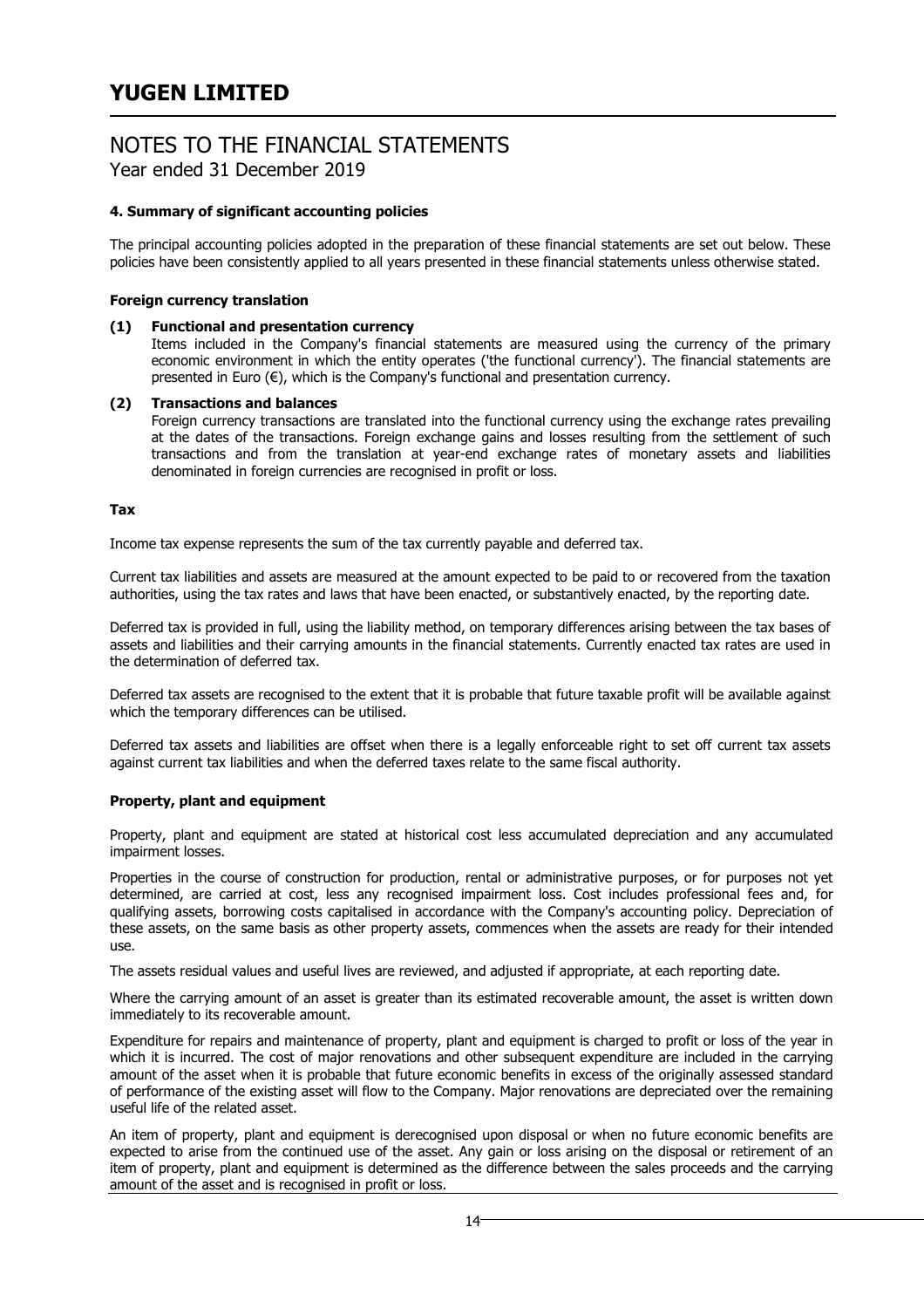## **4. Summary of significant accounting policies (continued)**

## **Leases (IAS 17 applicable up to 31 December 2018)**

The determination of whether an arrangement is (or contains) a lease is based on the substance of the arrangement at the inception of the lease. The arrangement is, or contains, a lease if fulfilment of the arrangement is dependent on the use of a specific asset (or assets) and the arrangement conveys a right to use the asset (or assets), even if that asset is (or those assets are) not explicitly specified in an arrangement.

#### Company as lessee

Leases of property plant and equipment, where the Company has substantially all the risks and rewards of ownership, are classified as finance leases. Finance leases are capitalised at the lease's inception at the lower of the fair value of the leased property and the present value of the minimum lease payments. Each lease payment is allocated between the liability and finance charges so as to achieve a constant periodic rate of interest on the finance balance outstanding. The corresponding rental obligations, net of finance charges, are included in "Borrowings". The interest element of the finance cost is charged to the statement of comprehensive income over the lease period so as to produce a constant periodic rate of interest on the remaining balance of the liability for each period. The property, plant and equipment acquired under finance leases are depreciated over the shorter of the asset's useful life and the lease term. Leases where the lessor retains substantially a significant portion of the risks and rewards of ownership are classified as operating leases. Payments made under operating leases (net of any incentives received from the lessor) are charged to the statement of comprehensive income on a straight-line basis over the period of the lease.

#### Company as lessor

Lease income from operating leases where the Company is a lessor is recognised in income on a straight-line basis over the lease term. The respective leased assets are included in the balance sheet based on their nature.

As from 1 January 2019 this accounting policy has been updated based on the new IFRS 16, as described above.

## **Right-of-use assets**

The Company recognizes right-of-use assets at the commencement date of the lease (i.e., the date the underlying asset is available for use). Right-of-use assets are measured at cost, less any accumulated depreciation and impairment losses, and adjusted for any re-measurement of lease liabilities. The cost of right-of-use assets includes the amount of lease liabilities recognized, initial direct costs incurred, and lease payments made at or before the commencement date less any lease incentives received. Right-of-use assets are subject to impairment. The recognized right-of-use assets are depreciated on a straight-line basis over the shorter of its estimated useful life and the lease term as follows:

## **Lease of Vasiliko Land: 33 years**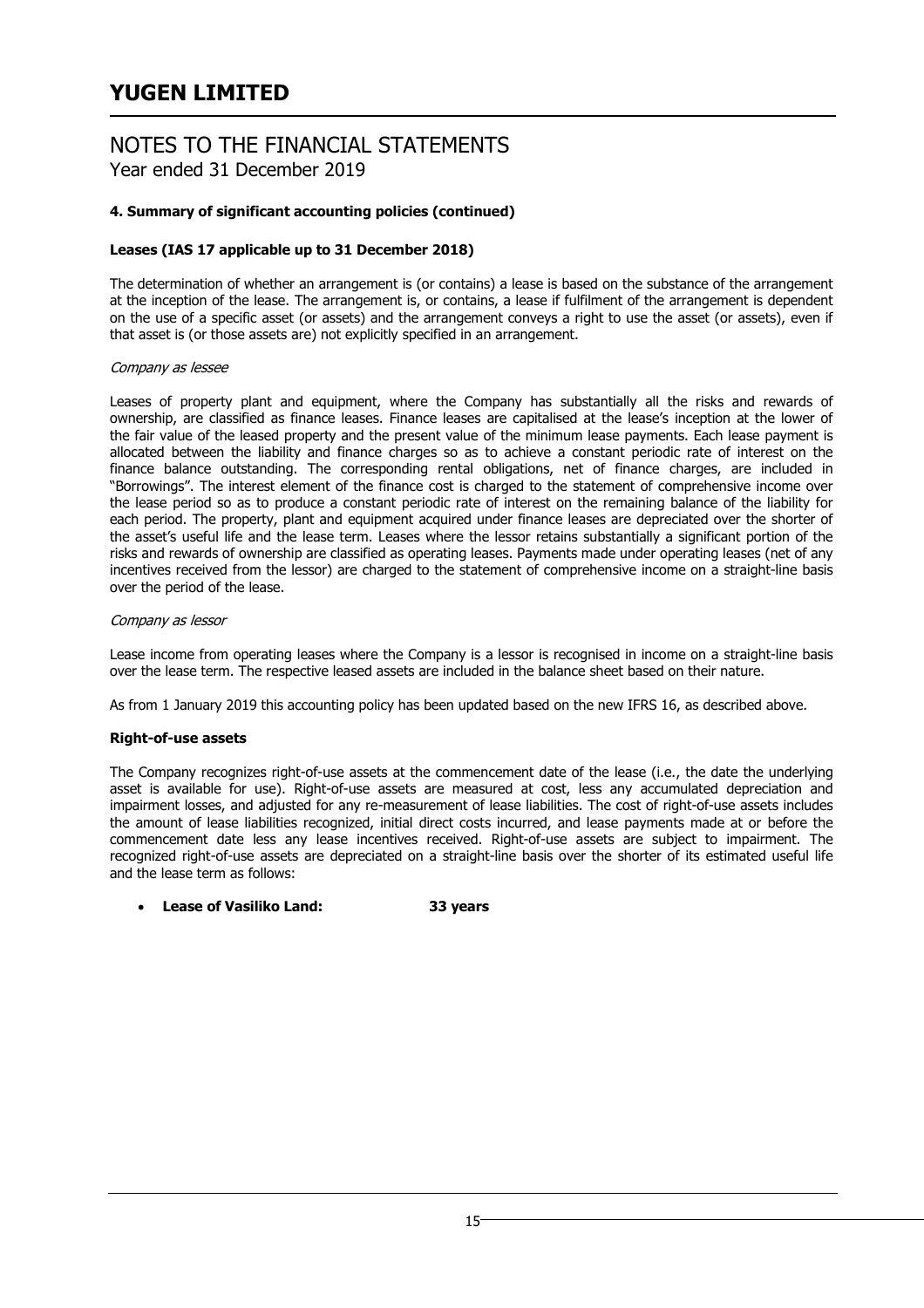## **4. Summary of significant accounting policies (continued)**

## **Lease liabilities**

At the commencement date of the lease, the Company recognizes lease liabilities measured at the present value of lease payments to be made over the lease term. The lease payments include fixed payments (including in-substance fixed payments) less any lease incentives receivable, variable lease payments that depend on an index or a rate, and amounts expected to be paid under residual value guarantees. The lease payments also include the exercise price of a purchase option reasonably certain to be exercised by the Company and payments of penalties for terminating a lease, if the lease term reflects the Company exercising the option to terminate. The variable lease payments that do not depend on an index or a rate are recognized as expense in the period on which the event or condition that triggers the payment occurs.

In calculating the present value of lease payments, the Company uses the incremental borrowing rate at the lease commencement date if the interest rate implicit in the lease is not readily determinable. After the commencement date, the amount of lease liabilities is increased to reflect the accretion of interest and reduced for the lease payments made. In addition, the carrying amount of lease liabilities is re-measured if there is a modification, a change in the lease term, a change in the in-substance fixed lease payments or a change in the assessment to purchase the underlying asset. The result of this re-measurement is disclosed in a line of the right-of-use assets note as modifications.

#### **Short-term leases and leases of low-value assets**

The Company applies the short-term lease recognition exemption to its short-term leases (i.e., those leases that have a lease term of 12 months or less from the commencement date and do not contain a purchase option). It also applies the lease of low-value assets recognition exemption to leases that are considered of low value (i.e., below five thousand Euros). Lease payments on short-term leases and leases of low-value assets are recognized as expense on a straight-line basis over the lease term.

## **Significant judgement in determining the lease term of contracts with renewal options**

The Company determines the lease term as the non-cancellable term of the lease, together with any periods covered by an option to extend the lease if it is reasonably certain to be exercised, or any periods covered by an option to terminate the lease, if it is reasonably certain not to be exercised.

The Company has the option, under its lease to lease the assets for additional terms. The Company applies judgement in evaluating whether it is reasonably certain to exercise the option to renew. That is, it considers all relevant factors that create an economic incentive for it to exercise the renewal. After the commencement date, the Company reassesses the lease term if there is a significant event or change in circumstances that is within its control and affects its ability to exercise (or not to exercise) the option to renew (as a change in business strategy).

## **Impairment of non-financial assets**

Assets that have an indefinite useful life are not subject to amortisation and are tested annually for impairment. Assets that are subject to depreciation or amortisation are reviewed for impairment whenever events or changes in circumstances indicate that the carrying amount may not be recoverable. An impairment loss is recognised for the amount by which the asset's carrying amount exceeds its recoverable amount. The recoverable amount is the higher of an asset's fair value less costs to sell and value in use. For the purposes of assessing impairment, assets are grouped at the lowest levels for which there are separately identifiable cash flows (cash-generating units). Non financial assets, other than goodwill, that have suffered an impairment are reviewed for possible reversal of the impairment at each reporting date.

## **Financial instruments**

Financial assets and financial liabilities are recognised in the Company's statement of financial position when the Company becomes a party to the contractual provisions of the instrument.

Financial assets are classified, at initial recognition, as subsequently measured at amortised cost, fair value through other comprehensive income (OCI), and fair value through profit or loss.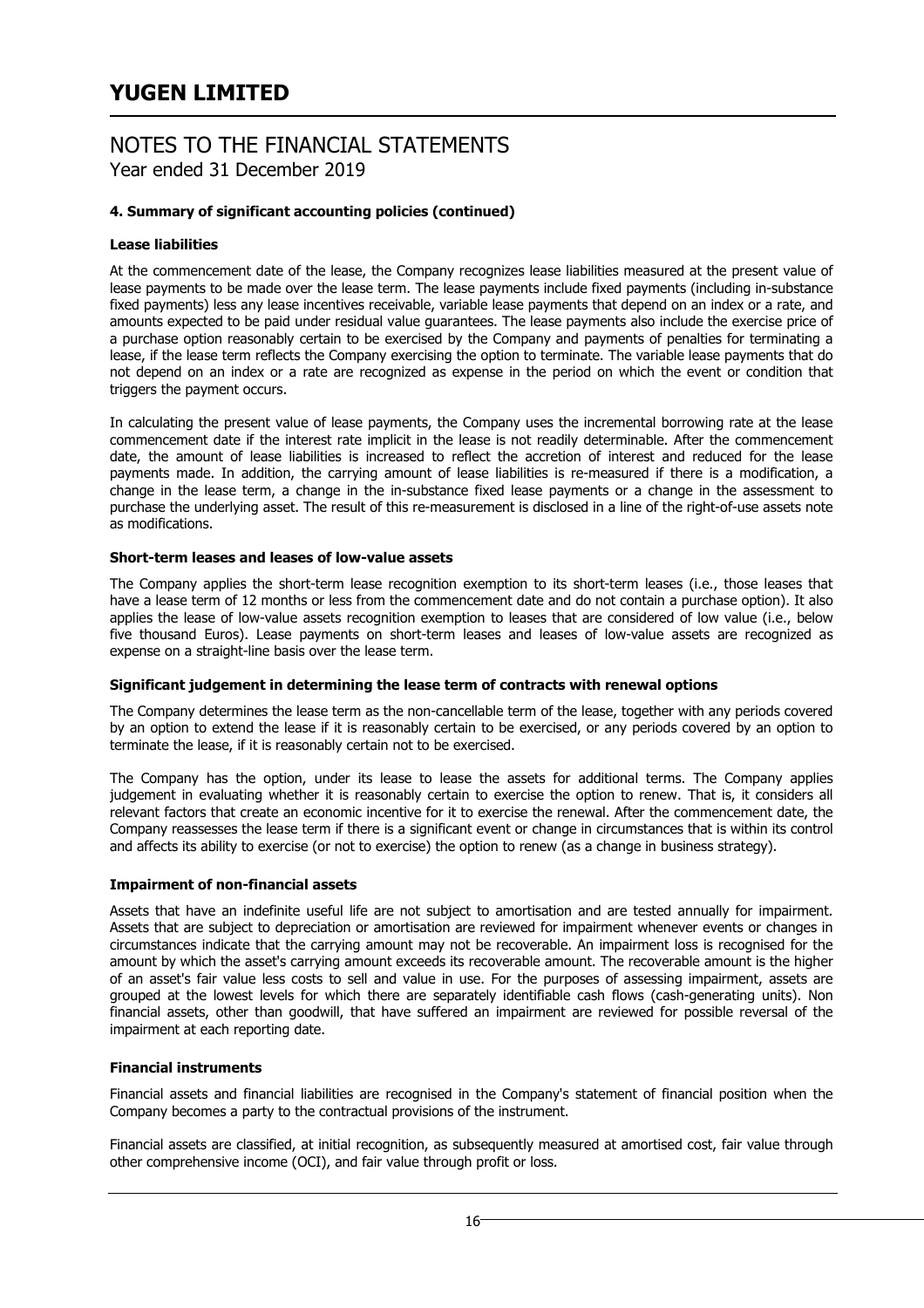## **4. Summary of significant accounting policies (continued)**

## **Financial instruments (continued)**

The classification of financial assets at initial recognition depends on the financial asset's contractual cash flow characteristics and the Company's business model for managing them. In order for a financial asset to be classified and measured at amortised cost or fair value through OCI, it needs to give rise to cash flows that are 'solely payments of principal and interest (SPPI)' on the principal amount outstanding. This assessment is referred to as the SPPI test and is performed at an instrument level.

The Company's business model for managing financial assets refers to how it manages its financial assets in order to generate cash flows. The business model determines whether cash flows will result from collecting contractual cashflows, selling the financial assets, or both.

Purchases or sales of financial assets that require delivery of assets within a time frame established by regulation or convention in the market place (regular way trades) are recognised on the trade date, i.e., the date that the Company commits to purchase or sell the asset.

## **Subsequent Measurement**

For purposes of subsequent measurement, financial assets are classified in three categories:

- Financial assets at fair value through profit or loss
- Financial assets at amortised cost (debt instruments)

• Financial assets designated at fair value through OCI with no recycling of cumulative gains and losses upon derecognition (equity instruments)

## **(a) Financial assets at fair value through profit or loss**

Financial assets at fair value through profit or loss include financial assets held for trading, financial assets designated upon initial recognition at fair value through profit or loss, or financial assets mandatorily required to be measured at fair value. Financial assets are classified as held for trading if they are acquired for the purpose of selling or repurchasing in the near term.

Derivatives are also categorised as 'held for trading' unless they are designated as hedges. Assets in this category are classified as current assets if they are either held for trading or are expected to be realised within 12 months of the end of the reporting period, otherwise they are classified as non-current. Financial assets with cash flows that are not solely payments of principal and interest are classified and measured at fair value through profit or loss, irrespective of the business model.

## **(b) Financial assets at amortised cost**

The Company measures financial assets at amortised cost if both of the following conditions are met: a) the financial asset is held within a business model with the objective to hold financial assets in order to collect contractual cash flows and b) the contractual terms of the financial asset give rise on specified dates to cash flows that are solely payments of principal and interest on the principal amount outstanding. Financial assets at amortised cost are subsequently measured using the effective interest (EIR) method and are subject to impairment. Gains and losses are recognised in profit or loss when the asset is derecognised, modified or impaired.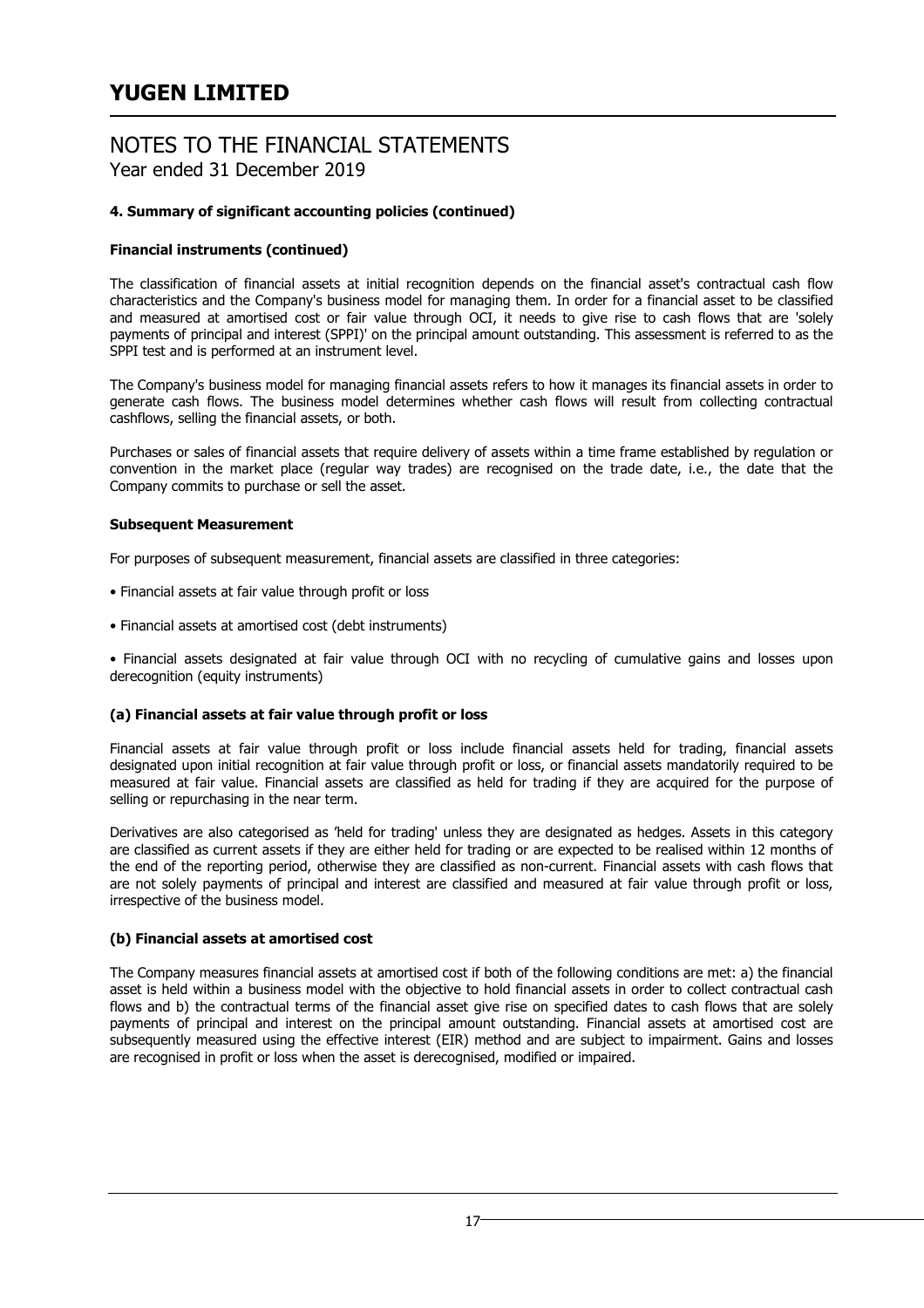## **4. Summary of significant accounting policies (continued)**

## **Trade receivables (continued)**

## **(c) Financial assets at fair value through OCI with no recycling of cumulative gains and losses uponderecognition (equity instruments)**

Upon initial recognition, the Company can elect to classify irrevocably its equity investments as equity instruments designated at fair value through OCI when they meet the definition of equity under IAS 32 Financial Instruments: Presentation and are not held for trading. The classification is determined on an instrument by instrument basis. Gains and losses on these financial assets are never recycled to profit or loss. Dividends are recognised as other income in the statement of profit or loss when the right of payment has been established, except when the Company benefits from such proceeds as a recovery of part of the cost of the financial asset, in which case, such gains are recorded in OCI. Equity instruments designated at fair value through OCI are not subject to impairment assessment.

## **Cash and cash equivalents**

For the purposes of the statement of cash flows, cash and cash equivalents include cash on hand and at banks.

## **Trade payables**

Trade payables are initially measured at fair value and are subsequently measured at amortised cost, using the effective interest rate method.

## **Derecognition of financial assets and liabilities**

## **Financial assets**

A financial asset (or, where applicable a part of a financial asset or part of a group of similar financial assets) is derecognised when:

- the rights to receive cash flows from the asset have expired;
- the Company retains the right to receive cash flows from the asset, but has assumed an obligation to pay them in full without material delay to a third party under a 'pass through' arrangement; or
- the Company has transferred its rights to receive cash flows from the asset and either (a) has transferred substantially all the risks and rewards of the asset, or (b) has neither transferred nor retained substantially all the risks and rewards of the asset, but has transferred control of the asset.

## **Financial liabilities**

A financial liability is derecognised when the obligation under the liability is discharged or cancelled or expires.

When an existing financial liability is replaced by another from the same lender on substantially different terms, or the terms of an existing liability are substantially modified, such an exchange or modification is treated as a derecognition of the original liability and the recognition of a new liability, and the difference in the respective carrying amounts is recognised in profit or loss.

## **Offsetting financial instruments**

Financial assets and financial liabilities are offset and the net amount reported in the statement of financial position if, and only if, there is a currently enforceable legal right to offset the recognised amounts and there is an intention to settle on a net basis, or to realise the asset and settle the liability simultaneously. This is not generally the case with master netting agreements, and the related assets and liabilities are presented gross in the statement of financial position.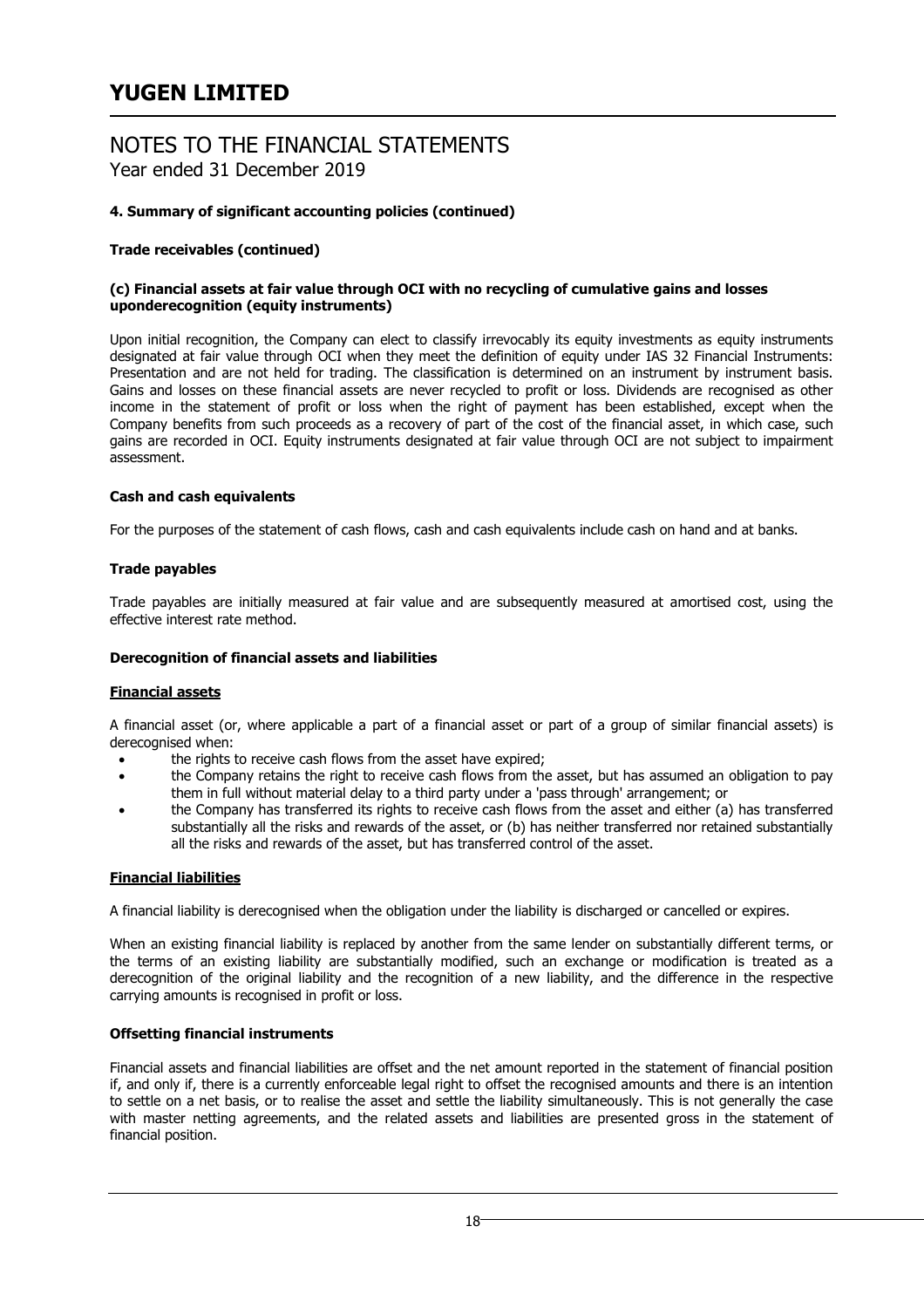## NOTES TO THE FINANCIAL STATEMENTS Year ended 31 December 2019

## **4. Summary of significant accounting policies (continued)**

## **Trade receivables (continued)**

### **Share capital**

Ordinary shares are classified as equity. The difference between the fair value of the consideration received by the Company and the nominal value of the share capital being issued is taken to the share premium account.

#### **Provisions**

Provisions are recognised when the Company has a present legal or constructive obligation as a result of past events, it is probable that an outflow of resources will be required to settle the obligation, and a reliable estimate of the amount can be made. Where the Company expects a provision to be reimbursed, for example under an insurance contract, the reimbursement is recognised as a separate asset but only when the reimbursement is virtually certain.

#### **5. New accounting pronouncements**

At the date of approval of these financial statements, standards and interpretations were issued by the International Accounting Standards Board which were not yet effective. Some of them were adopted by the European Union and others not yet. The Board of Directors expects that the adoption of these accounting standards in future periods will not have a material effect on the financial statements of the Company.

#### **6. Financial risk management objectives and policies**

#### **Financial risk factors**

The Company is exposed to credit risk, liquidity risk and capital risk management arising from the financial instruments it holds. The risk management policies employed by the Company to manage these risks are discussed below:

#### **6.1 Credit risk**

Credit risk arises from receivable balances from related parties carried at amortised cost.

#### **6.2 Liquidity risk**

Liquidity risk is the risk that the Company will encounter difficulty in meeting its obligations associated with financial liabilities. The Company has established procedures with the objective of maintaining a balance between continuity of funding and flexibility through the financial support of its shareholder. During the year, the shareholder contributed additional share capital for the investment needs of the Company.

## **6.3 Capital risk management**

Capital includes equity shares and share premium.

The Company manages its capital to ensure that it will be able to continue as a going concern while maximising the return to shareholders through the optimisation of the debt and equity balance. The Company's overall strategy remains unchanged from last year.

#### **Fair values**

The fair values of the Company's financial assets and liabilities approximate their carrying amounts at the reporting date.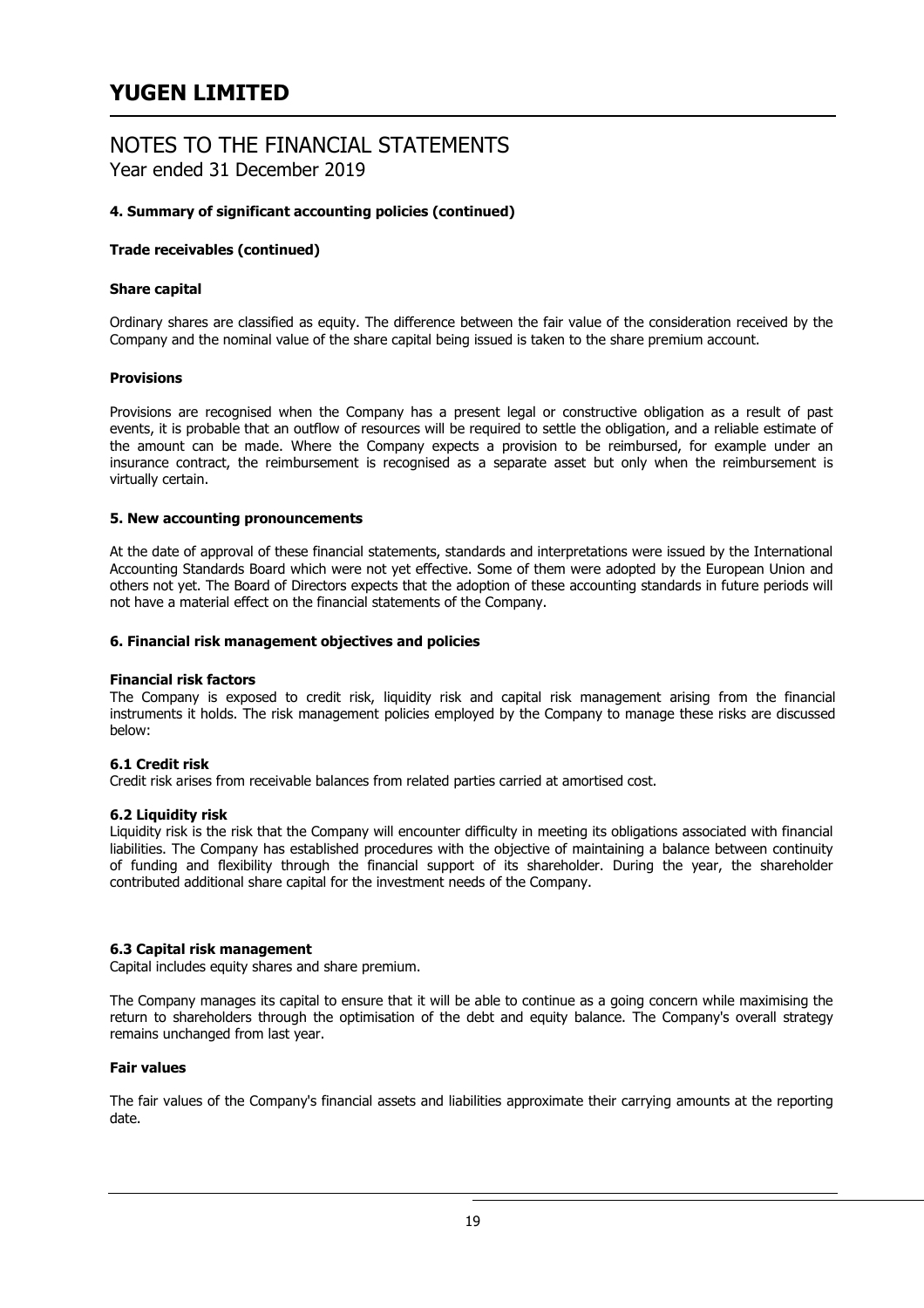## **7. Critical accounting estimates, judgments and assumptions**

The preparation of the Company's financial statements requires Management to make judgments, estimates and assumptions that affect the reported amounts of revenues, expenses, assets and liabilities, and the disclosure of contingent liabilities, at the reporting date. However, uncertainty about these assumptions and estimates could result in outcomes that could require a material adjustment to the carrying amount of the asset or liability affected in the future.

## **Judgments**

In the process of applying the Company's accounting policies, Management has made the following judgments, apart from those involving estimations, which had the most significant effect on the amounts recognised in the financial statements:

## **Income taxes**

Significant judgment is required in determining the provision for income taxes. There are transactions and calculations for which the ultimate tax determination is uncertain during the ordinary course of business. The Company recognises liabilities for anticipated tax audit issues based on estimates of whether additional taxes will be due. Where the final tax outcome of these matters is different from the amounts that were initially recorded, such differences will impact the income tax and deferred tax provisions in the period in which such determination is made.

## **Impairment of non-financial assets**

The impairment test is performed using the discounted cash flows expected to be generated through the use of non-financial assets, using a discount rate that reflects the current market estimations and the risks associated with the asset. When it is impractical to estimate the recoverable amount of an asset, the Company estimates the recoverable amount of the cash generating unit in which the asset belongs to.

## **Determination of lease term**

In determining the lease term, management considers all facts and circumstances that create an economic incentive to exercise an extension option, or not exercise a termination option. Extension options (or periods after termination options) are only included in the lease term if the lease is reasonably certain to be extended (or not terminated). The following factors are normally the most relevant: If there are significant penalties to terminate (or not extend), the Company is typically reasonably certain to extend (or not terminate). If any leasehold improvements are expected to have a significant remaining value, the Company is typically reasonably certain to extend (or not terminate). Otherwise, the Company considers other factors including historical lease durations and the costs and business disruption required to replace the leased asset. The lease term is reassessed if an option is actually exercised (or not exercised) or the Company becomes obliged to exercise (or not exercise) it. The assessment of reasonable certainty is only revised if a significant event or a significant change in circumstances occurs, which affects this assessment, and that is within the control of the lessee.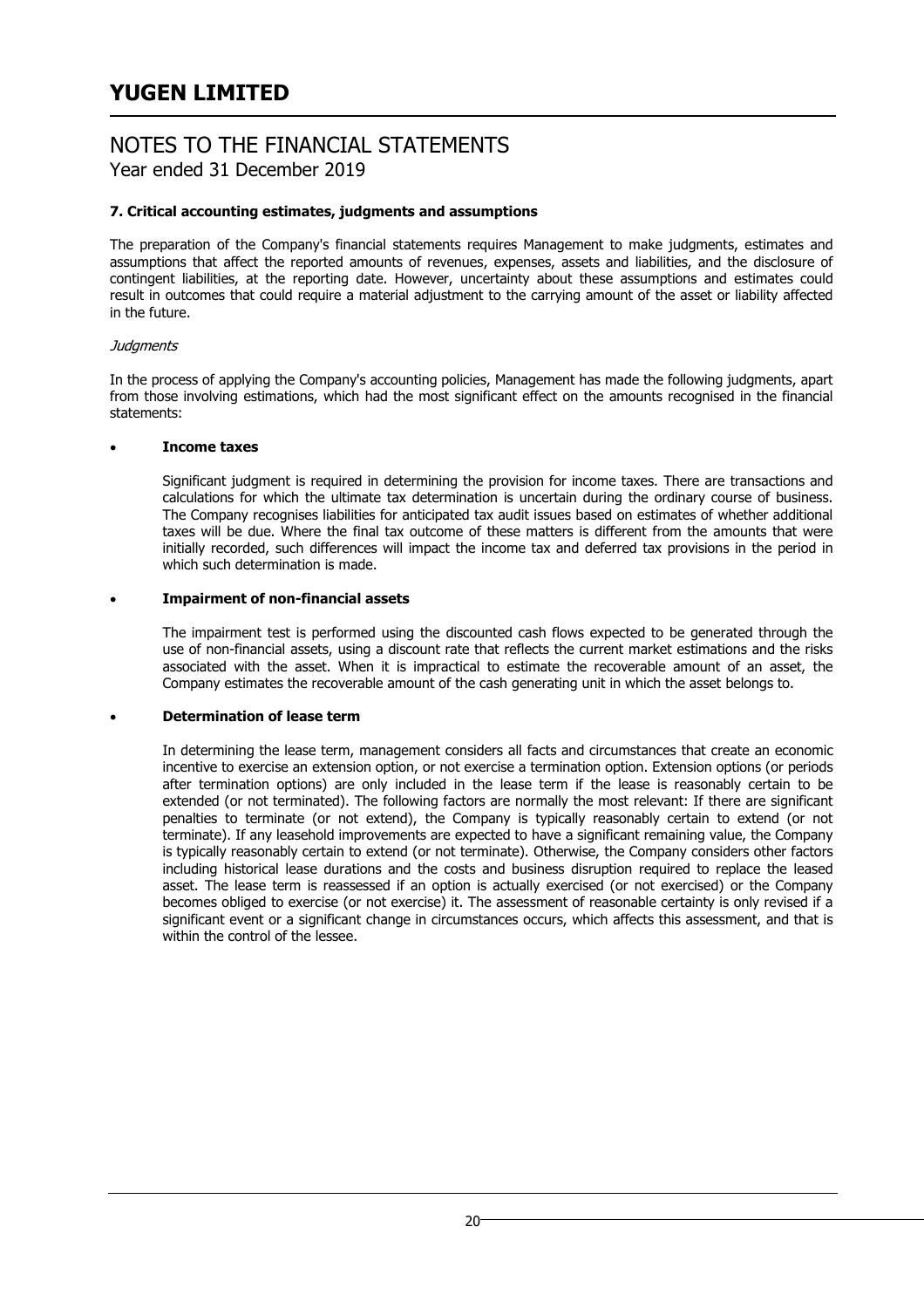## **8. Expenses by nature**

|                                               | 2019    | 2018   |
|-----------------------------------------------|---------|--------|
|                                               | €       | €      |
| Depreciation of Right of use assets (Note 12) | 49.150  |        |
| Auditors' remuneration                        | 4.620   | 2.380  |
| Operating lease rentals                       |         | 9.374  |
| Legal fees                                    | 79.467  |        |
| Other expenses                                | 10,820  |        |
| <b>Total expenses</b>                         | 144.057 | 11.754 |

## **9. Finance income/(costs)**

|                                              | 2019      | 2018 |
|----------------------------------------------|-----------|------|
|                                              | €         | €    |
| Foreign exchange profit                      | 1.054     |      |
| <b>Finance income</b>                        | 1.054     |      |
| Net foreign exchange losses                  | (3.130)   |      |
| Interest expense - lease liability (Note 16) | (97.107)  |      |
| Sundry finance expenses                      | (4.478)   |      |
| <b>Finance costs</b>                         | (104.715) |      |
| <b>Net finance costs</b>                     | (103.661) |      |

## **10. Tax**

The tax on the Company's results before tax differs from theoretical amount that would arise using the applicable tax rates as follows:

|                                                        | 2019      | 2018     |
|--------------------------------------------------------|-----------|----------|
|                                                        | €         | €        |
| Loss before tax                                        | (247.718) | (11.754) |
| Tax calculated at the applicable tax rates             | (30.965)  | (1.469)  |
| Tax effect of expenses not deductible for tax purposes | 6.579     |          |
| Tax effect of allowances and income not subject to tax | (132)     |          |
| Tax effect of tax loss for the year                    | 24.518    | 1.469    |
| <b>Tax charge</b>                                      |           |          |

The corporation tax rate is 12,5%.

Under certain conditions interest income may be subject to defence contribution at the rate of 30%. In such cases this interest will be exempt from corporation tax. In certain cases, dividends received from abroad may be subject to defence contribution at the rate of 17%.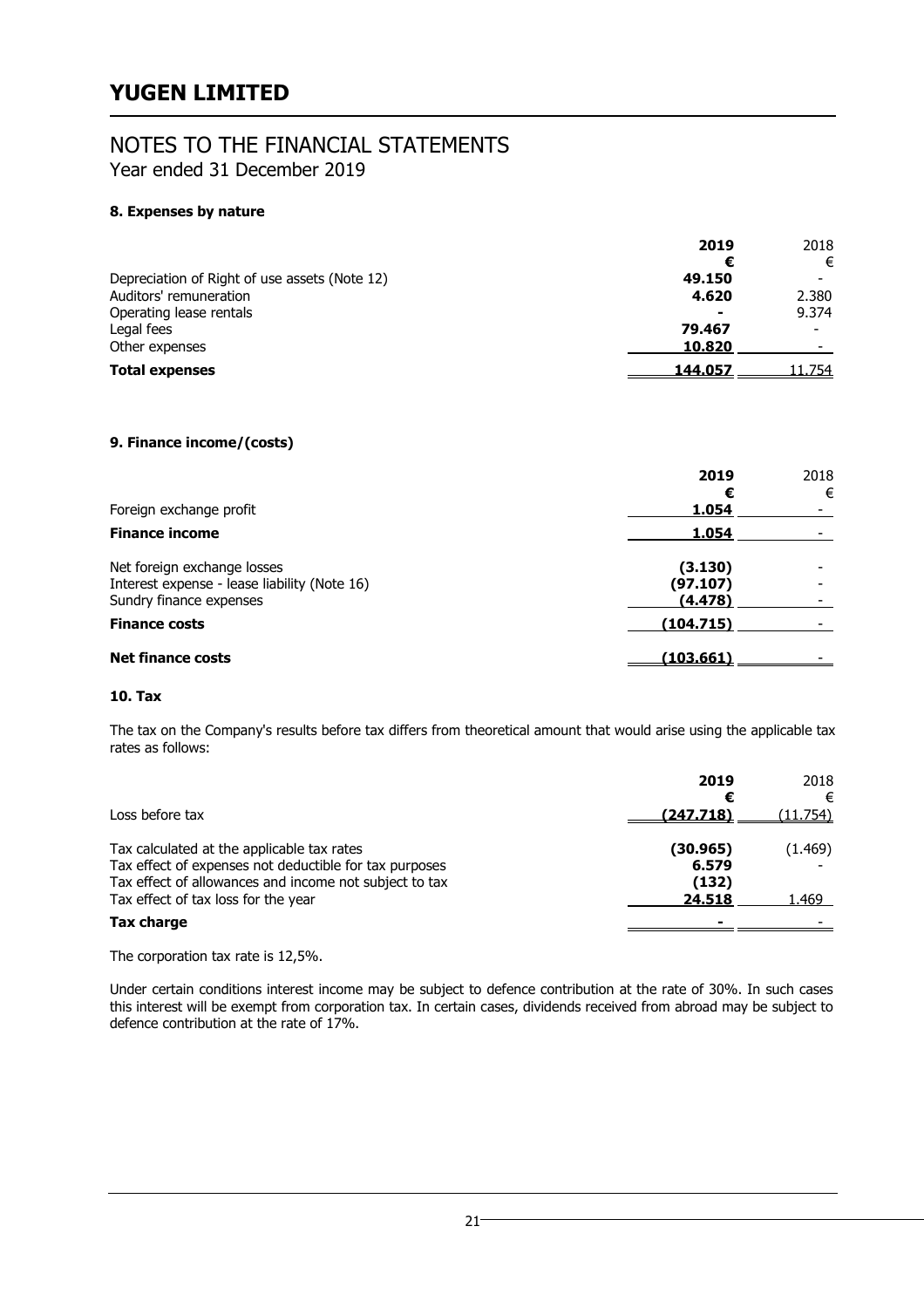## **11. Property, plant and equipment**

|                                                                | <b>Property under</b><br>construction |
|----------------------------------------------------------------|---------------------------------------|
| Cost                                                           | €                                     |
| <b>Additions</b>                                               | 1.024.800                             |
| Balance at 31 December 2018/1 January 2019<br><b>Additions</b> | 1.024.800<br>23.292.191               |
| <b>Balance at 31 December 2019</b>                             | 24.316.991                            |
| Net book amount                                                |                                       |
| <b>Balance at 31 December 2019</b>                             | 24.316.991                            |
| <b>Balance at 31 December 2018</b>                             | 1.024.800                             |

Propery under construction relates to the new fuels terminal being currently under construction at the Vassiliko area.

## **12. Right-of-use assets**

|                                                              | Land<br>€ |
|--------------------------------------------------------------|-----------|
| Cost                                                         |           |
| <b>Balance at 1 January 2019</b>                             | 1.621.935 |
| <b>Balance at 31 December 2019</b>                           | 1.621.935 |
| <b>Depreciation</b>                                          |           |
| <b>Balance at 1 January 2019</b><br>Depreciation of the year | 49.150    |
| <b>Balance at 31 December 2019</b>                           | 49.150    |
| Net book amount                                              |           |
| <b>Balance at 31 December 2019</b>                           | 1,572,785 |

On 7 December 2018, a land lease agreement was signed between Yugen Limited and the Republic of Cyprus (Ministry of Energy, Commerce and Tourism) for the Energy and Industrial area at Vasiliko. The agreement is for 33 years with an annual rental fee of €112.490 being payable at the beginning of each year.

## **13. Other Receivables**

|                                    | 2019  | 2018                     |
|------------------------------------|-------|--------------------------|
|                                    |       |                          |
| Deposits and prepayments (Note 12) | ٠     | 103.116                  |
| Refundable VAT                     | 1.552 | $\overline{\phantom{0}}$ |
|                                    | 1.552 | 103.11                   |

The exposure of the Company to credit risk and impairment losses in relation to other receivables is reported in note 6 of the financial statements.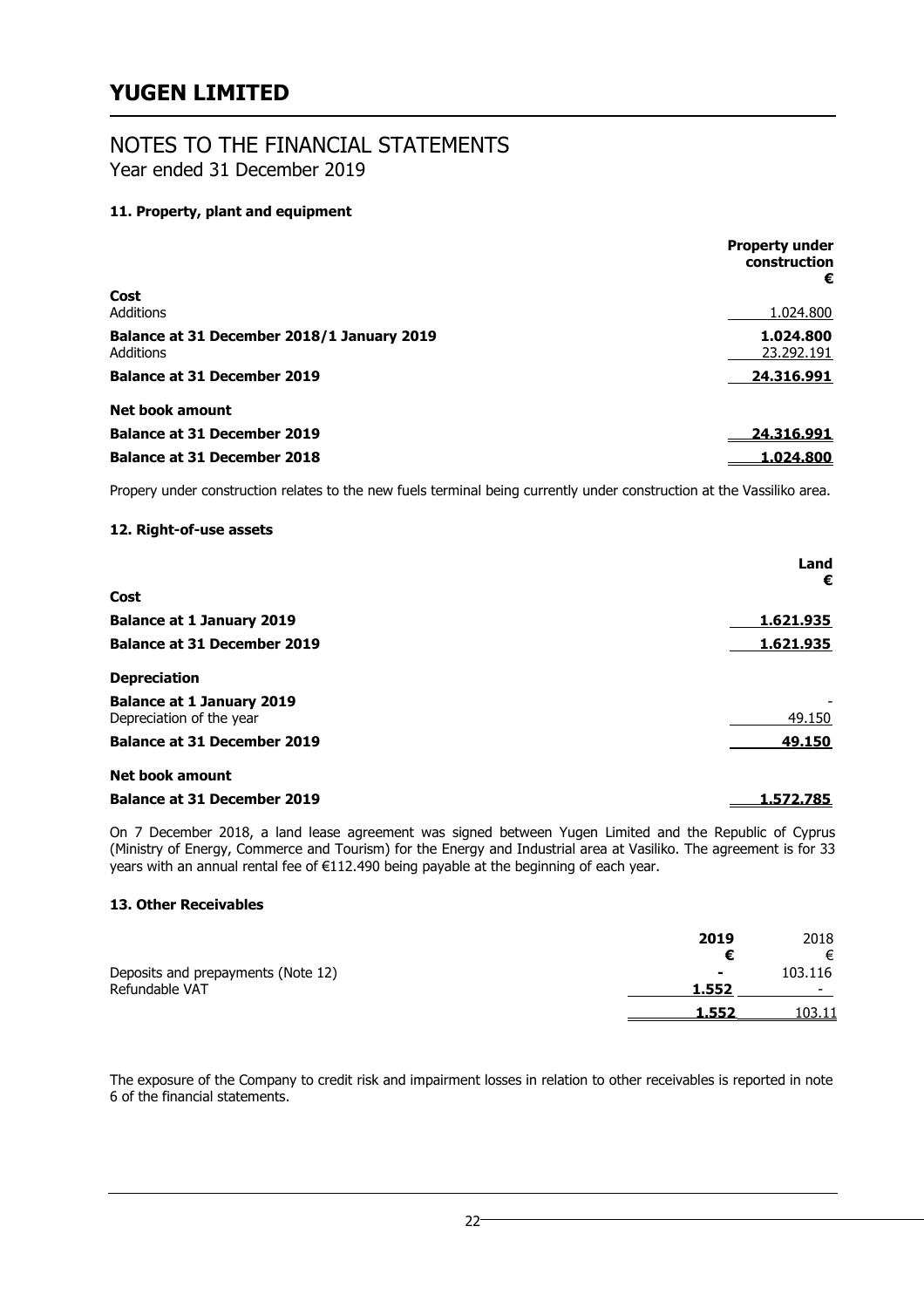## **14. Cash at bank**

Cash balances are analysed as follows:

|              | 2019      | 2018 |
|--------------|-----------|------|
|              |           | €    |
| Cash at bank | 3.595.209 | -    |
|              | 3.595.209 | -    |

For the purposes of the cash flow statement, the cash and cash equivalents include the following:

|                          | 2019      | 2018   |
|--------------------------|-----------|--------|
|                          |           | €      |
| Cash at bank and in hand | 3.595.209 | $\sim$ |

The exposure of the Company to credit risk and impairment losses in relation to cash and cash equivalents is reported in note 6 of the financial statements.

### **15. Share capital**

| <b>Authorised</b>                                                       | 2019<br><b>Number of</b><br>shares | 2019<br>€       | 2018<br>Number of<br>shares | 2018<br>€      |
|-------------------------------------------------------------------------|------------------------------------|-----------------|-----------------------------|----------------|
| Ordinary shares of €1 each                                              | 100,000                            | 100.000         | 1.000                       | <u> 1.000 </u> |
| <b>Issued and fully paid</b><br>Balance at 1 January<br>Issue of shares | 1.000<br>49,000                    | 1.000<br>49,000 | 1.000                       | 1.000          |
| <b>Balance at 31 December</b>                                           | 50,000                             | 50,000          | 1.000                       | 1.000          |

## **Authorised capital**

On incorporation date the Company's authorised share capital was fixed under its Memorandum of Association at 1.000 ordinary shares at nominal value €1 each. On 18 January 2019, the Company increased the authorised share capital from 1.000 to 10.000 ordinary shares of nominal value of €1 each. On 8 May 2019, the Company further increased the authorised share capital to 100.000 ordinary shares of nominal value of  $\epsilon$ 1 each.

## **Issued capital**

During 2019, the Company's issued share capital increased from 1.000 to 50.000 ordinary shares by issuing 49.000 additional ordinary shares of nominal value of €1 each at a premium of €499 per share as follows:

- On 18 January 2019 by issuing 8.000 additional ordinary shares
- On 8 May 2019 by issuing 3.600 additional ordinary shares
- On 30 May 2019 by issuing 8.000 additional ordinary shares
- On 5 September 2019 by issuing 11.400 additional ordinary shares
- On 4 December 2019 by issuing 18.000 additional ordinary shares

During 2020, the Company's issued share capital increased from 50.000 to 64.000 ordinary shares by issuing 14.000 additional ordinary shares of nominal value of €1 each at a premium of €499 per share.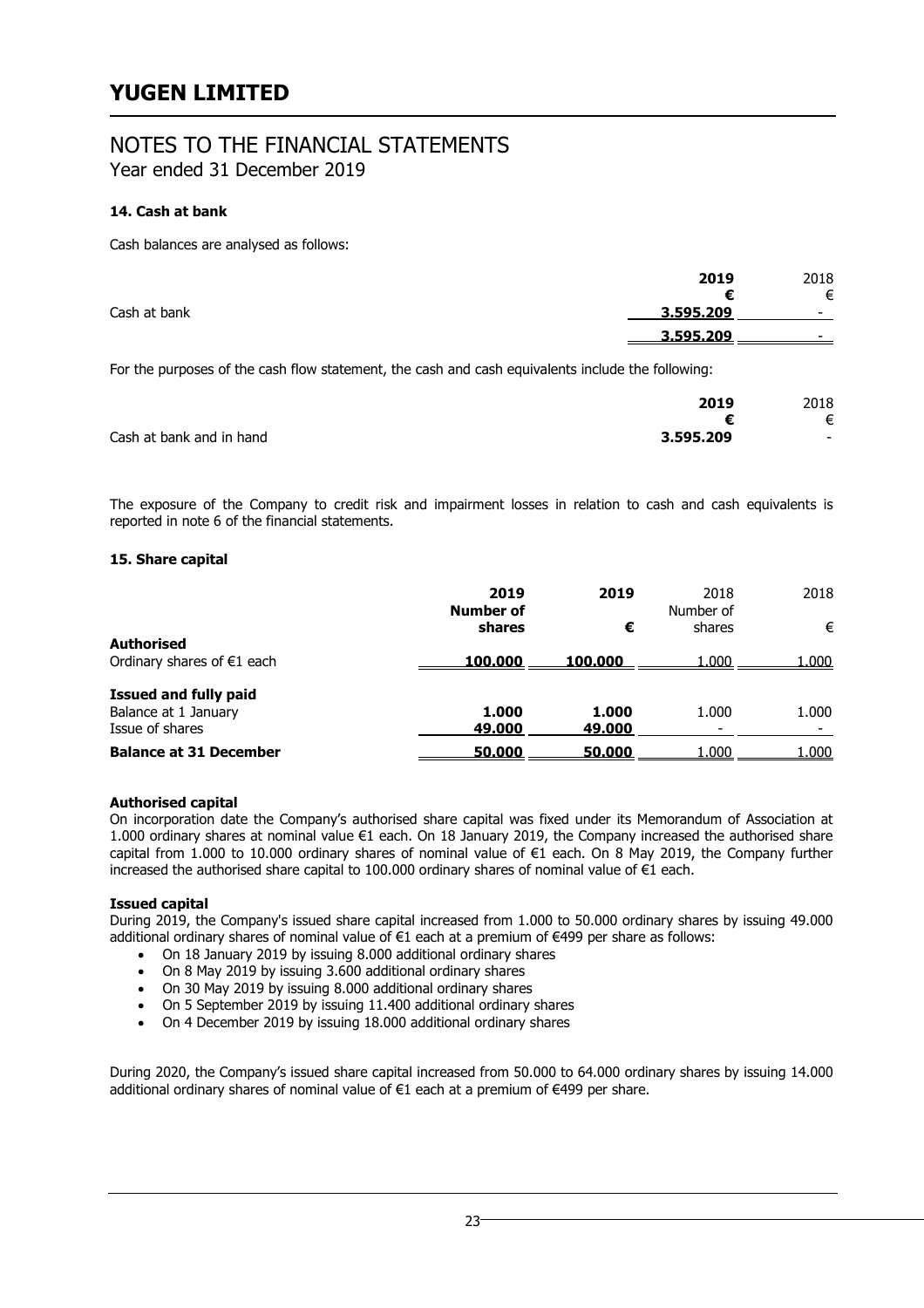## **16. Lease liabilities**

|                                                | 2019      | 2018 |
|------------------------------------------------|-----------|------|
|                                                |           | €    |
| <b>Balance at 1 January</b>                    | 1.518.819 |      |
| Interest expense on lease liabilities (Note 9) | 97.107    |      |
| Repayments                                     | (112.490) |      |
| <b>Balance at 31 December</b>                  | 1.503.436 |      |

The maturity table of the undiscounted cash flows of the lease liabilities is presented below:

|                  | Less than 1<br>year | <b>Between 1</b><br>and 5 years | Over 5<br>vears | <b>Total</b> |
|------------------|---------------------|---------------------------------|-----------------|--------------|
| 31 December 2019 | €                   | €                               | €               | €            |
| Lease liability  | 112.490             | 449.960                         | 2.924.743       | 3.487.193    |
|                  | 112.490             | 449.960                         | 2.924.743       | 3.487.193    |

The cash flows relating to the lease liability are discounted at a rate of 6,25% which reflects the Company's incremental borrowing rate.

On 7 December 2018, a land lease agreement was signed between Yugen Limited and the Republic of Cyprus (Ministry of Energy, Commerce and Tourism) for the Energy and Industrial area at Vasiliko. The agreement is for 33 years with an annual rental fee of €112.490 being payable at the beginning of each year.

The Company's lease contract includes option for extension for additional two periods of 30 years each.

Management exercises significant judgement in determining whether these extension options are reasonably certain to be exercised.

Set out below are the undiscounted potential future rental payments relating to periods following the exercise date of extension options that are not included in the lease term:

|                      | €         |
|----------------------|-----------|
| Within 5 years       | 562.450   |
| More than five years | 6.186.950 |
|                      | 6.749.400 |

The Company had total cash outflows for leases of €112.490 in 2019 (2018: €112.490)

All lease obligations are denominated in Euro.

## **17. Other payables**

|                 | 2019      | 2018                     |
|-----------------|-----------|--------------------------|
|                 |           | €                        |
| Other payables  | 3.711.373 | $\overline{\phantom{0}}$ |
| <b>Accruals</b> | 3.500     | 2.380                    |
|                 | 3.714.873 | 2.380                    |

Other payables relate to amounts due to a third-party contractor, for the construction of fuel terminals at Vasiliko area.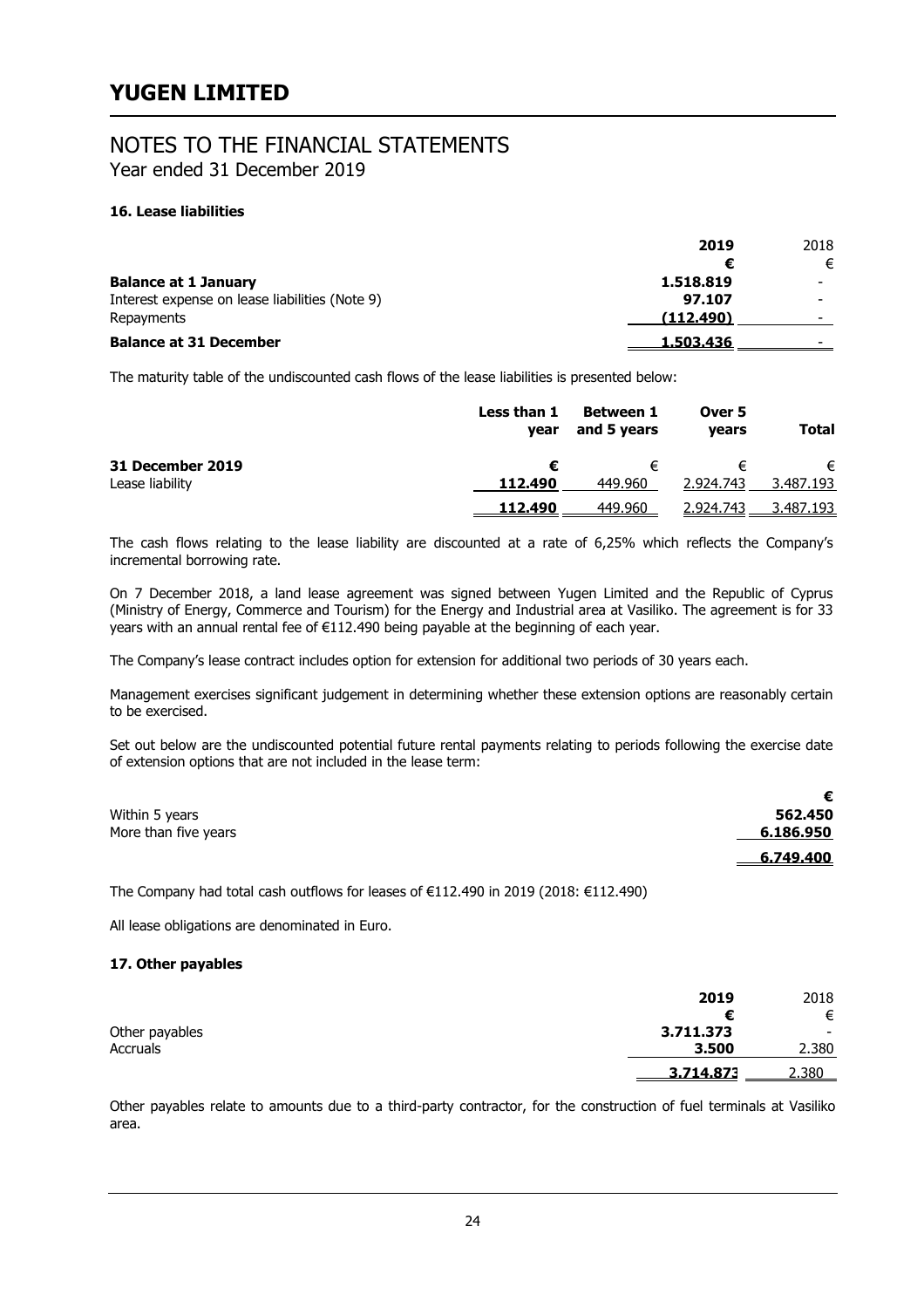## **18. Related party transactions**

The Company is controlled by Hellenic Petroleum Cyprus Holding (HPCH) Ltd, incorporated in Cyprus, which owns 100% of the Company's shares. The Company's ultimate controlling party is Hellenic Petroleum S.A., incorporated in Greece.

The following transactions were carried out with related parties:

## **18.1 Receivables from related parties**

|                       |                        | 2019                     | 2018  |
|-----------------------|------------------------|--------------------------|-------|
| <b>Name</b>           | Nature of transactions |                          |       |
| R.A.M. Oil Cyprus Ltd | Finance                | $\overline{\phantom{0}}$ | 000.۱ |
|                       |                        |                          | .000  |

The receivables from related parties were provided interest free, and there was no specified repayment date.

## **18.2 Payables to related parties**

|                               |                        | 2019           | 2018      |
|-------------------------------|------------------------|----------------|-----------|
| <b>Name</b>                   | Nature of transactions |                | €         |
| Hellenic Petroleum Cyprus Ltd | Finance                | $\blacksquare$ | 1.137.290 |
| Asprofos Engineering S.A.     | Finance                | 26.700         | -         |
|                               |                        | 26.700         | 1.137.290 |

The above balances bear no interest and are repayable on demand.

## **19. Contingent liabilities**

The Company had no contingent liabilities as at 31 December 2019 (2018: Nil).

## **20. Capital Commitments**

## Construction of Fuel Terminals

During 2018, the ultimate controlling party decided that the Company will take over the construction of the fuel terminal at Vasiliko area, which is planned to be finalised during 2020. As a result, the Company entered into a contract agreement with a third party contractor, for the construction of fuel terminals at Vasiliko area. As at 31 December 2019 the total contractual cost relating to this third-party contractor amounts to €27.753.610 (2018: €23.400.000).

As at 31 December 2019, the Company had capital commitments of €5.207.370 (2018: €23.400.000) which relate to the construction of the fuel terminals.

## **21. Events after the reporting period**

(i) During 2020, the Company's issued share capital increased from 50.000 to 64.000 ordinary shares by issuing 14.000 additional ordinary shares of nominal value of €1 each at a premium of €499 per share to Hellenic Petroleum Cyprus Holdings Ltd for a total amount of EUR €7.000.000.

(ii) With the recent and rapid development of the Coronavirus disease (COVID-19) outbreak the world economy entered a period of unprecedented health care crisis that has already caused considerable global disruption in business activities and everyday life. Many countries have adopted extraordinary and economically costly containment measures. Certain countries have required companies to limit or even suspend normal business operations. Governments, including the Republic of Cyprus, have implemented restrictions on travelling as well as strict quarantine measures.